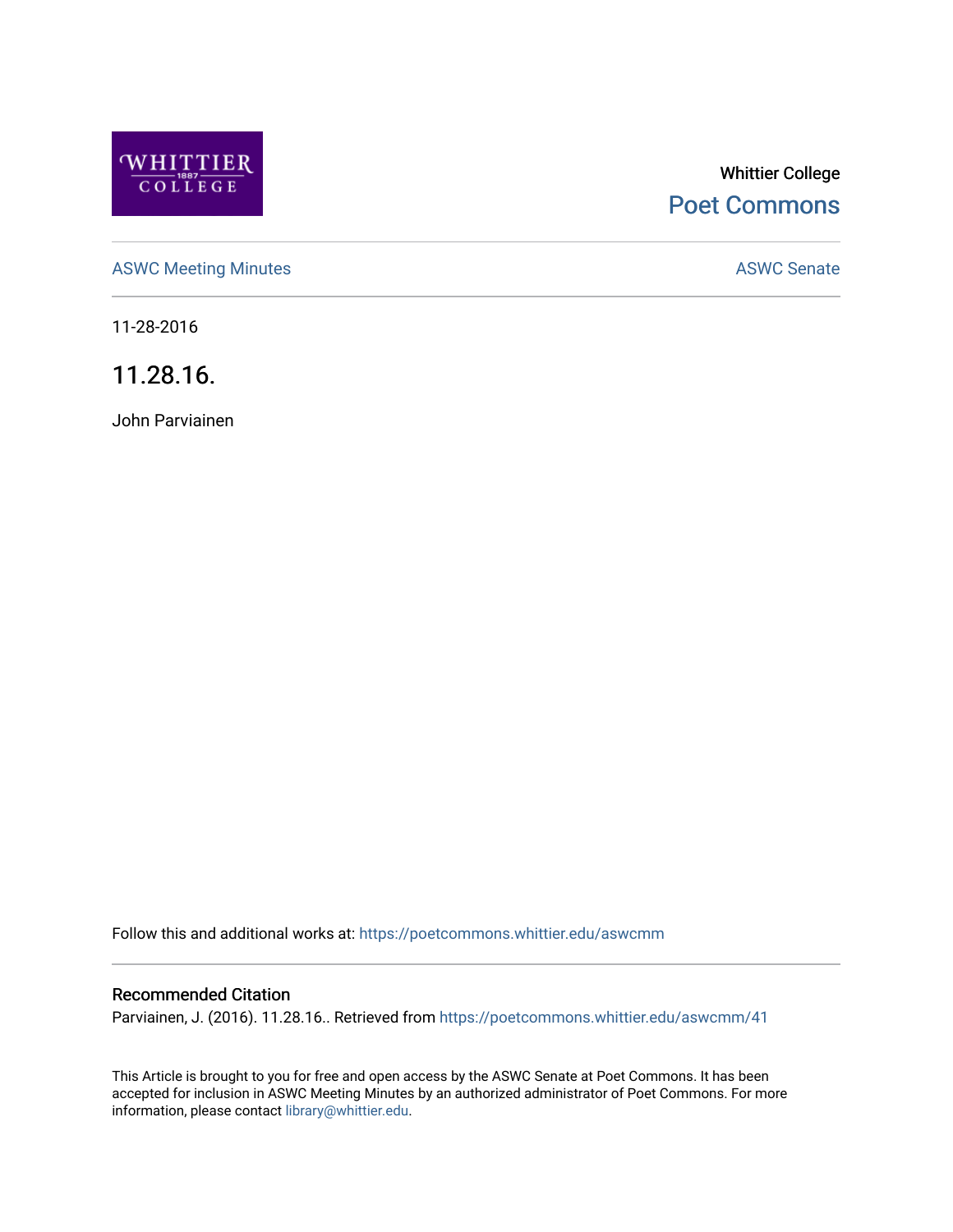

# **Meeting Minutes for November 28, 2016**

- **I. Meeting is called to order at 7:05 PM**
- **II. Moment of Silence**

## **III. Inspirational quote Sen. Wells**

## **IV. Mission Statement**

**a.** The ASWC Senate, as the governing body of the Associated Students of Whittier College, is dedicated to the betterment of the college as an institution and as a member of the broader community. The Senate shall assist on-campus clubs and organizations in creating, promoting and implementing dynamic programs and events that involve students and add value to their educational experience. This body will act as an open forum for students to voice their opinions and desires, always keeping the best interests of the ASWC in mind. In all of its actions, the Senate will serve the students first with integrity, dedication, responsibility and **Read by Sen. Scurr**

## **V. Roll Call- Senator Parviainen (Secretary)**

- **a. Present:** President Rashid, Vice-President Dueñas, Treasurer Heymans, Secretary Parviainen, Director Marquez, Director Manning, Representative McMurray, Sen. Blomso, Sen. Gil, Sen. Jacinto, Sen. Scurr, Sen. Pistolesi, Sen. Laguna, Sen. Brown, Sen. Scriber, Sen. Vega, Sen. Bettridge, Sen. Wells, Sen. Boynton, Sen. Angileri, Sen. Chen, Sen. Fossier
- **b. Absent excused:** Sen. Campos
- **c. Unexcused:**

# **VI. Minutes Amendment/Approval**

- **a.** Amendments made by Sen. Boynton
- **b.** Approved by Sen. Vega

# **VII. President's Message- President Rashid**

**a.** All of those who have senate-oriented projects should be wrapping those up before the break. If you do not think you have enough time to finish your projects, please communicate that with us. I have a time to meet with various levels of administration to discuss communication and campus safety which will be during finals. This is a very important meeting seeing as though our campus has been experiencing a lot over the past few weeks.

# **VIII. Treasurer's Report- Treasurer Heymans**

General Fund Balance: \$12,085.00

Total Funds Allocated Thus Far: \$73,807.31

Operational Account Balance: \$11,725.31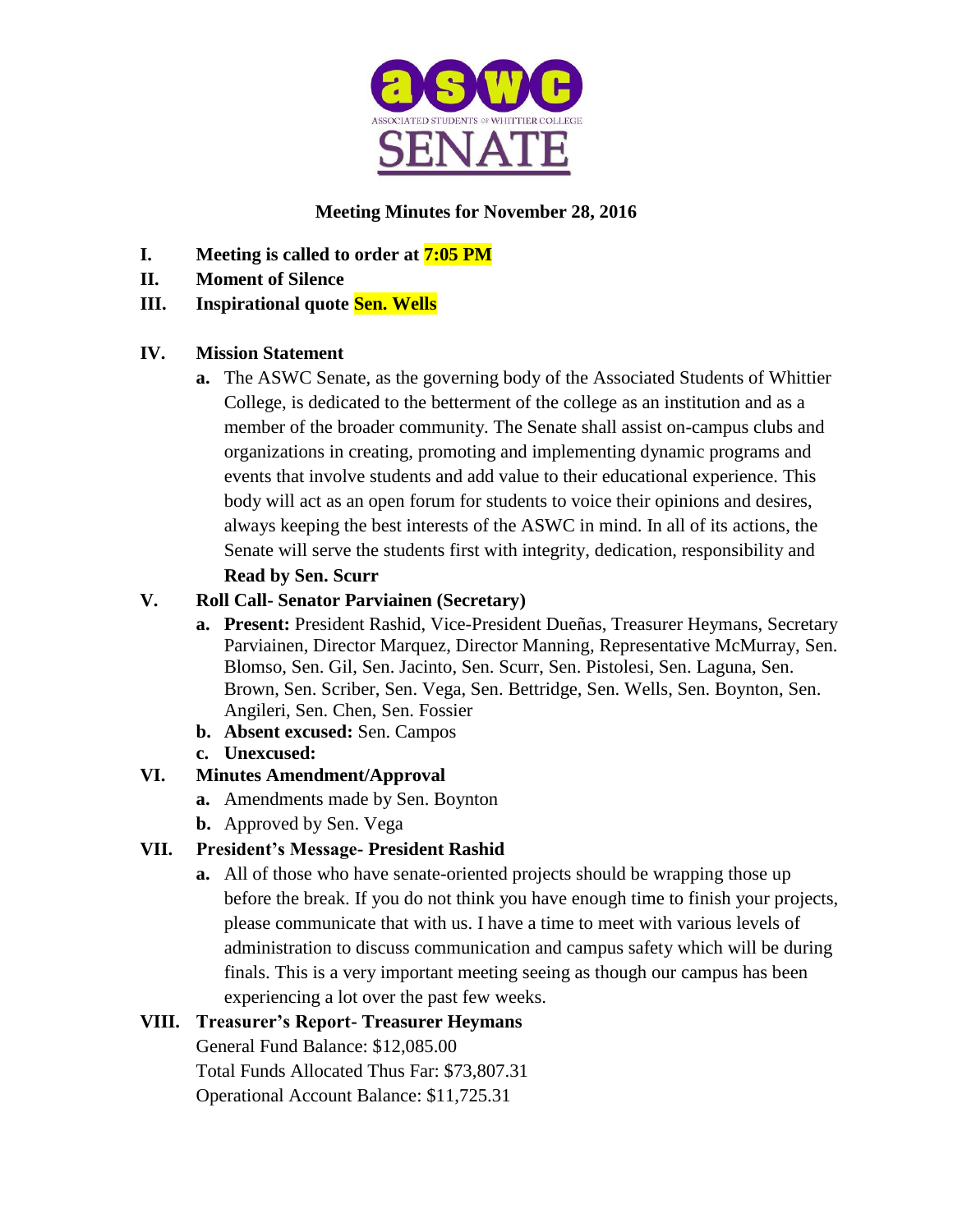Reserve Account Balance: \$10,593.58 First Readings Pending: \$1,499.00 Daily Calendar Considerations: \$8,222.92 Program Board Account: \$43,101.21 First Year Class Council (FCC): \$2,532.50 Diversity Council (DC): \$2,345.84 Inter-Club Council (ICC): \$4,939.44 Social Justice Coalition (SJC): \$4,424.42 Media Council (MC) Account: \$157,759.61 Student Athletic Advisory Committee (SAAC): \$1,550.54 Inter-Society Council (ISC): \$3,334.63 Academic Affairs Counci: \$2,720.00

## **IX. Constituent Reports**

- **a.** Academics Affair Council Representative *Sen. Blomso*
	- a. I am still working with Professor Wallis to discuss funding for study abroad. I am also meeting with students to establish the Religious Studies DSC.
- **b.** First Year Class Council Representative *Sen. Gil*
	- a. I spoke with the director of facilities about the slippery sidewalk near the Campus Inn (CI). The director of facilities told me that they are working on fixing the concrete and have brought on an outside entity to evaluate the sidewalk. Dec.  $7<sup>th</sup>$  will be a movie night for first-year students b.Pres. Rashid: Put pressure on them to make sure they follow through
- **c.** Commuter Representative *Sen. Jacinto*
	- a. Absent at time of report.
- **d.** Residential Hall Representative *Sen. Scurr*
	- a. Facilities' work in Turner should be completed this week but may see setbacks because showers have flooded. There will be information going out on how to apply for a Residential Advisor (RA). Dead lightbulbs in Turner have been addressed.
- **e.** Student Body Representative *Sen. Pistolesi*
	- a. The water in the Turner showers has gotten warmer, but still takes too long to get warm.
- **f.** Student Body Representative *Sen. Laguna*
	- a. I have important information from constituents about the media funding bill.

b.Pres Rashid: When will the new sports management major be implemented?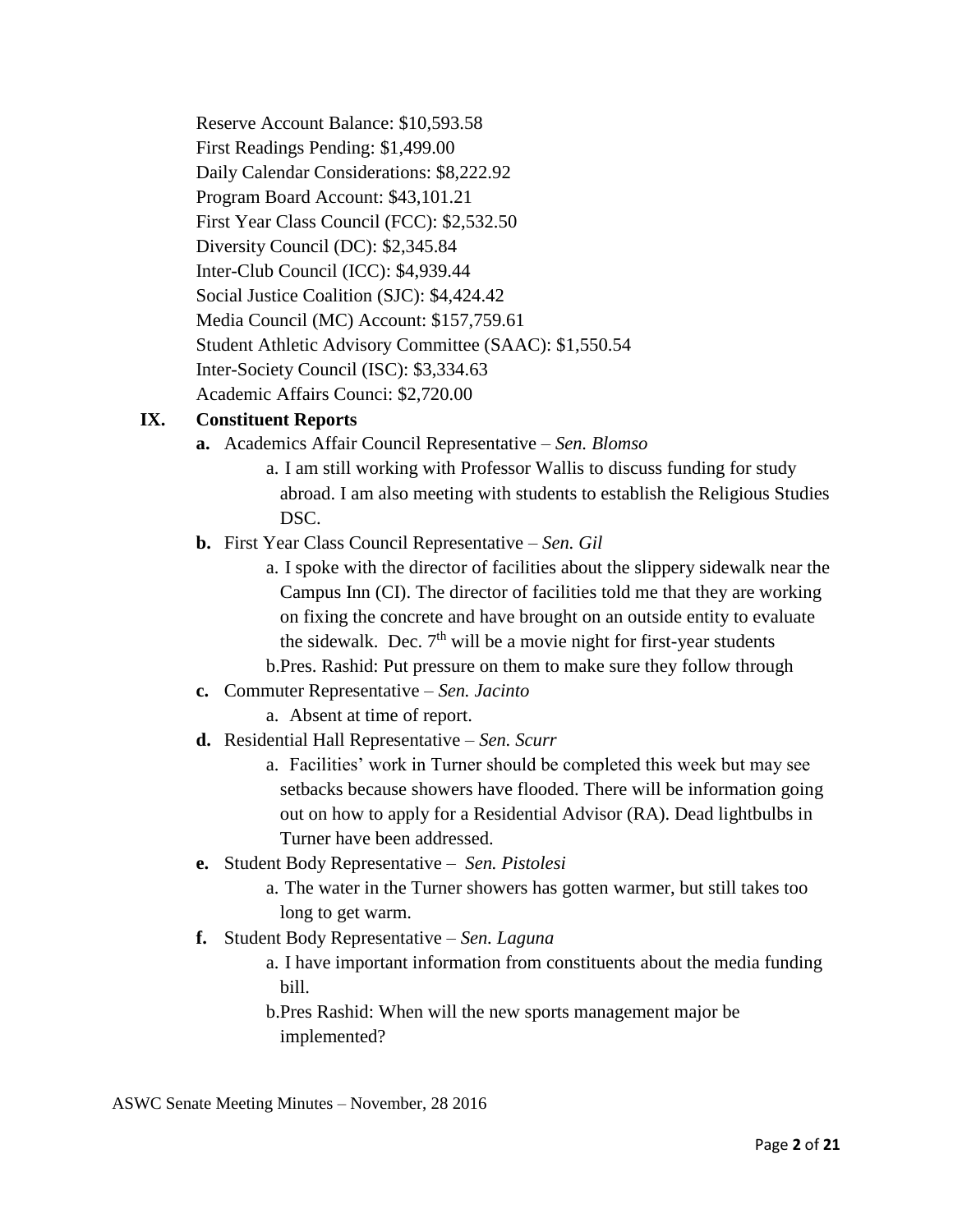c.Sen. Laguna: I am unsure; however, Professor Barlow met with Dean Good about the major and said it went well.

- **g.** Student Body Representative *Sen. Brown*
	- a. Nothing new to report.
- **h.** Student Body Representative *Sen. Scriber*
	- a. Nothing new to report.
- **i.** Diversity Council Representative *Sen. Vega*
	- a. If any other organizations would like to participate in diverse identities month, please contact me! Students are concerned with dim lighting on Earlham and do not want to get hit by cars.
- **j.** Inter-Club Council Representative *Sen. Bettridge*
	- a. The next ICC meeting will be December  $8<sup>th</sup>$  in Club 88. We had a very long meeting about the spring concert today. There will be four sub committees to work on the concert. Tickets will go on sale next semester!
- **k.** Social Justice Coalition Representative *Sen. Wells*
	- a. The next SJC meeting will be tomorrow from 6:00 to 8:00pm in the LEAP Office. The seconded draft of the Students' Bill of Rights is being worked on this week. We have not released a new draft because we do not want any rumors spreading about language that is set in stone. I am meeting with my co-chairs of SJC on Wednesday about the bill. I mentioned last week about sending out a campus safety fact sheet to the student body and it will be out by the end of the week via Student-L and OrgSync.
- **l.** Media Council Representative *Sen. Boynton*
	- a. KPOET is still working on "Cozy Concerts" with QCTV and is working on having a political talk show with political science students. They are hosting the first Open Mic next Thursday at 7:00pm and the location is TBD. QC is printing two more times this semester and will be working on publishing via a website for next semester. WCSN is working on a sports talk show and will be touring NFL TV studios this weekend. Cal State LA contacted WCSN to help them with developing their own broadcasting program. QCTV has an episode about the police shooting that will be pushed out. VPS is writing a web series and is working out of Wardman Residence Hall, but this has not been a preferable work space because the Wi-Fi is slow.

b.Sen Fossier: Club 88 is an ideal place for the Open Mic Night. **m.** Student Athletic Advisory Committee Male Representative – *Sen. Angileri*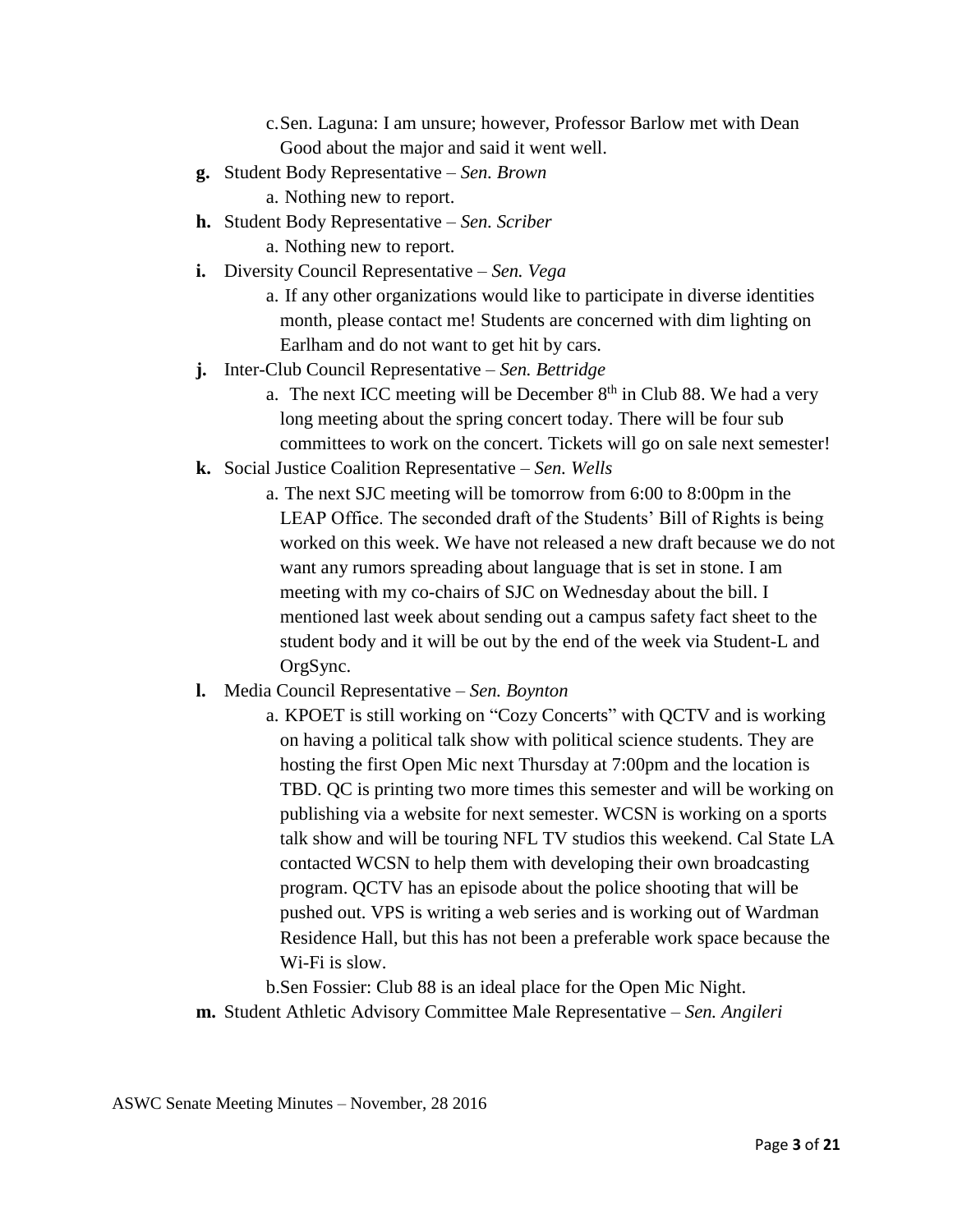- a. Basketball went to Washington for Thanksgiving break. Swim has a meet at La Verne on Dec. 2nd. Women's basketball is playing Cal State Fullerton tonight.
- **n.** Student Athletic Advisory Committee Female Representative *Sen. Campos* a. Absent
- **o.** Inter-Society Council Male Representative *Sen. Fossier*
	- a. Mets are having an academic event in Club 88 on December  $2<sup>nd</sup>$  at 7:00pm.
- **p.** Inter-Society Council Female Representative *Sen. Chen*
	- a. We met with ISC today and the Sachsens are collaborating on a food drive for AIDS awareness. They are asking for non-parishable food donations
	- b.Vice President Dueñas: I do not have a constituency; however, a student was asking me about a 24 hour counselor on call. There is a counselor on call, but the primary role is to prevent destructive situations in which you may hurt yourself or others. They are not there to have an on the phone session. From a student prospective, I had no idea that was the case. I wanted to bring this to your attention. There are services that cost \$30,000 to \$40,000 for students to speak with a counselor as they would if they were to walk in appointment.
	- c.Associate Dean Josh Hartman: Sometimes Campus Safety are not mental health professionals so they often times will direct you to call the counselor on call. There are many free on call crisis counselors in Los Angeles that you can call 24 hours a day if there is a problem.
	- d.Sen Fossier: We should review how many students actually call this service and if we were to fund a larger service, we would need to see those numbers so we are not wasting thousands of dollars.

## **X. Committee Reports**

- **a.** Administrative Vice President Dueñas
	- a. Our voting threshold may change during the spring semester via a bill I am working on. At one time, E-Board discussed semester reports. This is something we are discussing in Cabinet. Do you all think it would be useful to do a semester report? The reason is that each senator will be doing an end of the year report and it may be easier to have a semester report to reflect on.
	- b.Sen. Boynton: I think it is important to do semester reports because it is nice to look back on what you have accomplished and you can also set goals for the next semester based on the reports.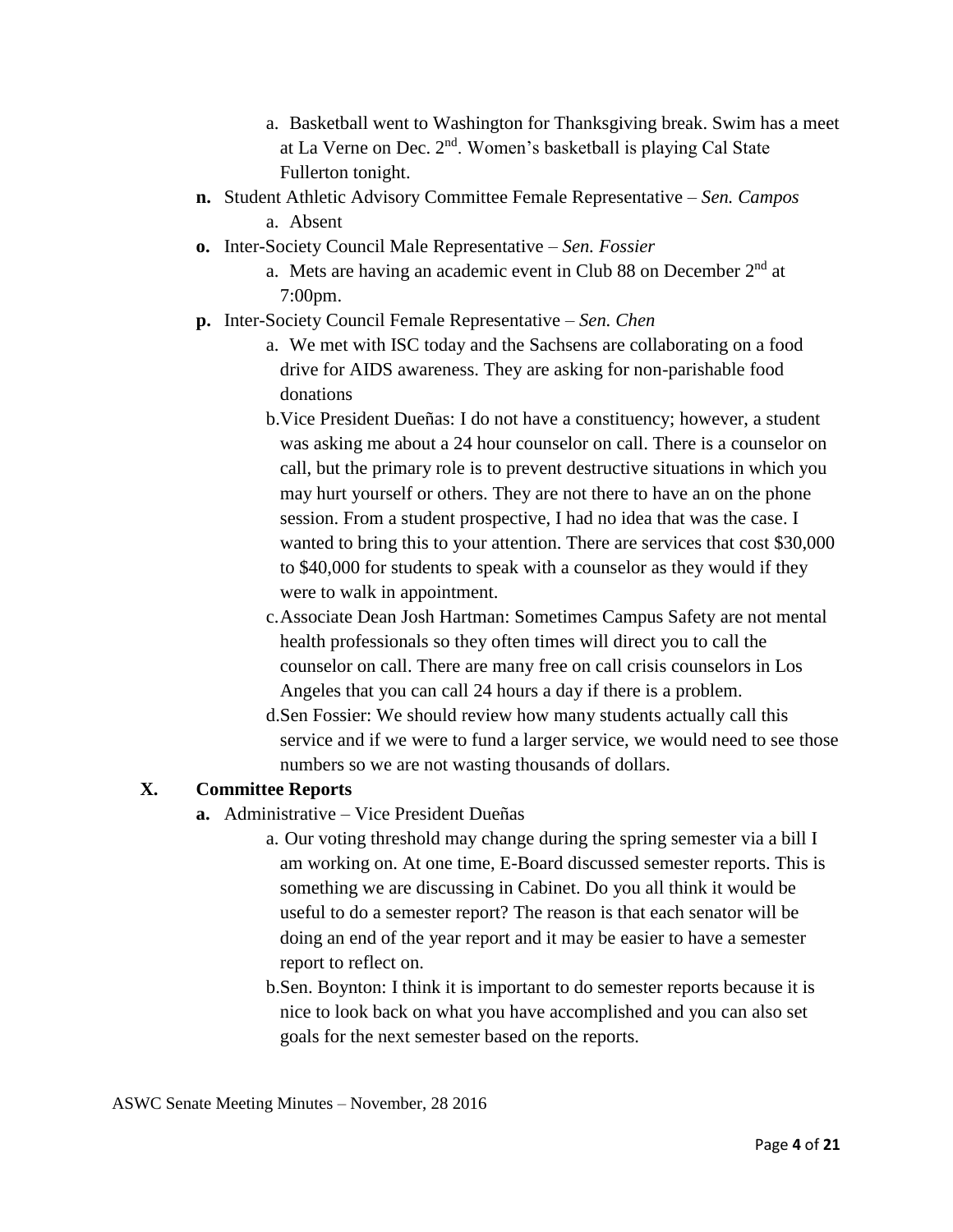c.Sen. Fossier: We have changed our constitution so that ICC reps will stay on throughout the spring semester and new candidates will shadow us at the end of the semester.

- **b.** Budget Treasurer Heymans
	- a. Budget did not meet today. Media Council's account has \$13,646.02
- **c.** Campus Relations Dir. Manning
	- a. We did not meet last week for break, but I am still working on the board outside of the Senate office. We will use the board to promote the spring concert

b.Sen. Scurr: there should be a list of committees and meeting times posted on the board

- **d.** Elections Secretary Parviainen
	- a. I have been working on a Secretary help-sheet this semester and will be uploading to the Dropbox by the end of the semester. I am also beginning to brainstorm on how to advertise and market the spring ASWC elections and would love any feedback.
- **e.** Program Board Program Board Director Marquez
	- a. We will meeting tomorrow at 5:00pm in the LEAP Boardroom and will be working on committees for the spring concert.
- **f.** Advocacy President Rashid
	- a. We are excited about working with Sen. Wells and SJC on the Students' Bill of Rights. Additionally, I would like to remind media organizations in terms of finding a space for VPS that we are still more than willing to help find a viable location.
- **g.** Culinary Sen. Scriber
	- a. We did not meet last week but are still in contact with James Dial, Director of Bon Appetit, about concerns and improvements in the CI and the Spot. We meet Fridays in the Senate office at 4:30 pm.
	- b.Sen. Vega: Lent will be happening during the Spring semester in the CI. I would like to ask for real protein and not just fish or veggies for lunch.
- **h.** Environmental Rep. McMurray
	- a. We are hoping to have posters up about the food audit posted in the CI by the end of this week. I am working on a film to tell people about food waste accompanied by an activity
- **i.** Student Feedback Sen. Scurr
	- a. We will be meeting this Friday at 2:00pm in the Senate office. I am working on the Town Hall for the spring semester. We are debating on whether or not to use the Campus Courtyard or the Chapel for the Town Hall location.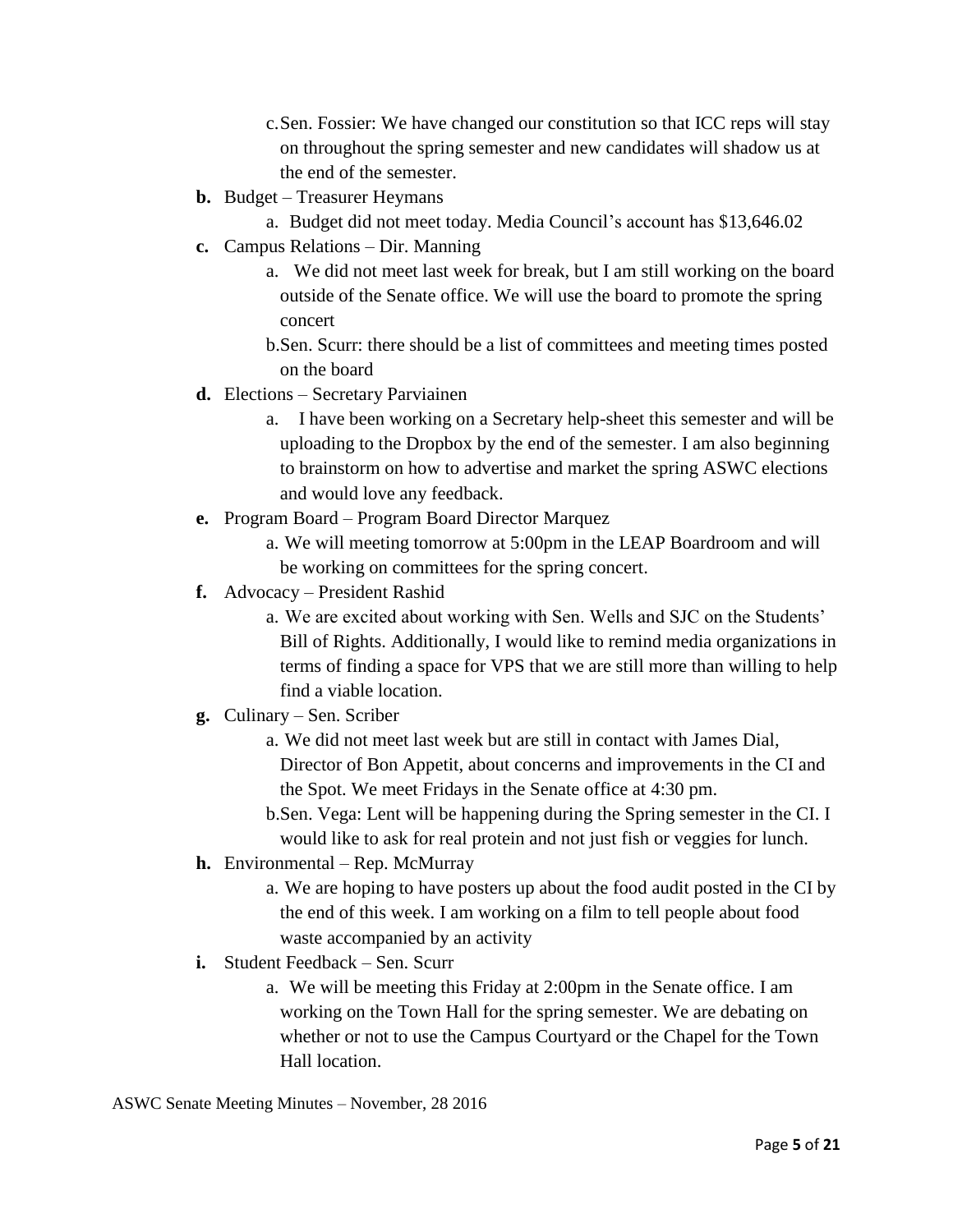- **j.** Academic Affairs Vice-President Dueñas
	- a. I will be meeting with Josh Hartman, Sen. Blomso, and Sen. Bettridge pertaining to academic organizations and finding an advisor.
- **k.** Student Finance President Rashid
	- a. We are currently putting together a list of questions for VP of Finance James Dunkelman about the college's finances. The work we are currently doing will be carried over into the spring semester.

#### **XI. Public Voice**

- **a.** Professor of English and Journalism Jim Donnelly (Advisor to KPOET QC, QCTV): I am not here advocating for myself, or for members of media organizations, but for all students on campus. I have spent 26 years as a journalist and have lived through very different times. There is a fight brewing for the ability to self-govern and to express yourselves. The role you play in that fight is so great. The media groups here have the ability to be the best. The students on this campus are the best. I respect the proposal made by senate to media council, but I truly believe that we need to invest in free and vibrant press. There are many forces now who are trying to squash a free and vibrant press. Please do not cut Media Council's funding.
- **b.** Hugo Guzman (Poet Alumni): I wrote for the QC for four years. I know firsthand that this is one of the most valuable resources that we have on campus. The QC really does make a difference. As I have traveled to different colleges, students do not know what is going on with clubs, administrations, Greek life, etc. Whittier's campus is very unique in that we have the ability to enlighten our student body on what is happening on campus. People want to see the QC published. I absolutely respect this bill and the need to save money wherever possible, but the QC needs this money now more than ever. The QC is on the verge of making huge growth and it is not the right time to cut funding.

#### **XII. First Readings**

- **a.** Basketball Half-Court Shot Prize SAAC
	- a. No representative present.
- **b.** De-Stress Event Commuter Student Association (CSA)
	- a.The De-Stress event will be on Dec. 12th from 11:00am-3:00pm in the Upper Quad. We are expecting 75 participants and are requesting \$490.00 with a recommended amount of \$124.00.
	- b.Nadine Barragan (Advisor of CSA): The Wellness Coalition does destress days every semester on reading day. There will be food, obstacle courses, and puppies at the Dezember house. The CSA came to me and wanted to host a de-stress event so I partnered them with the Wellness Coalition and the Counseling Center to put on this event. The hope is that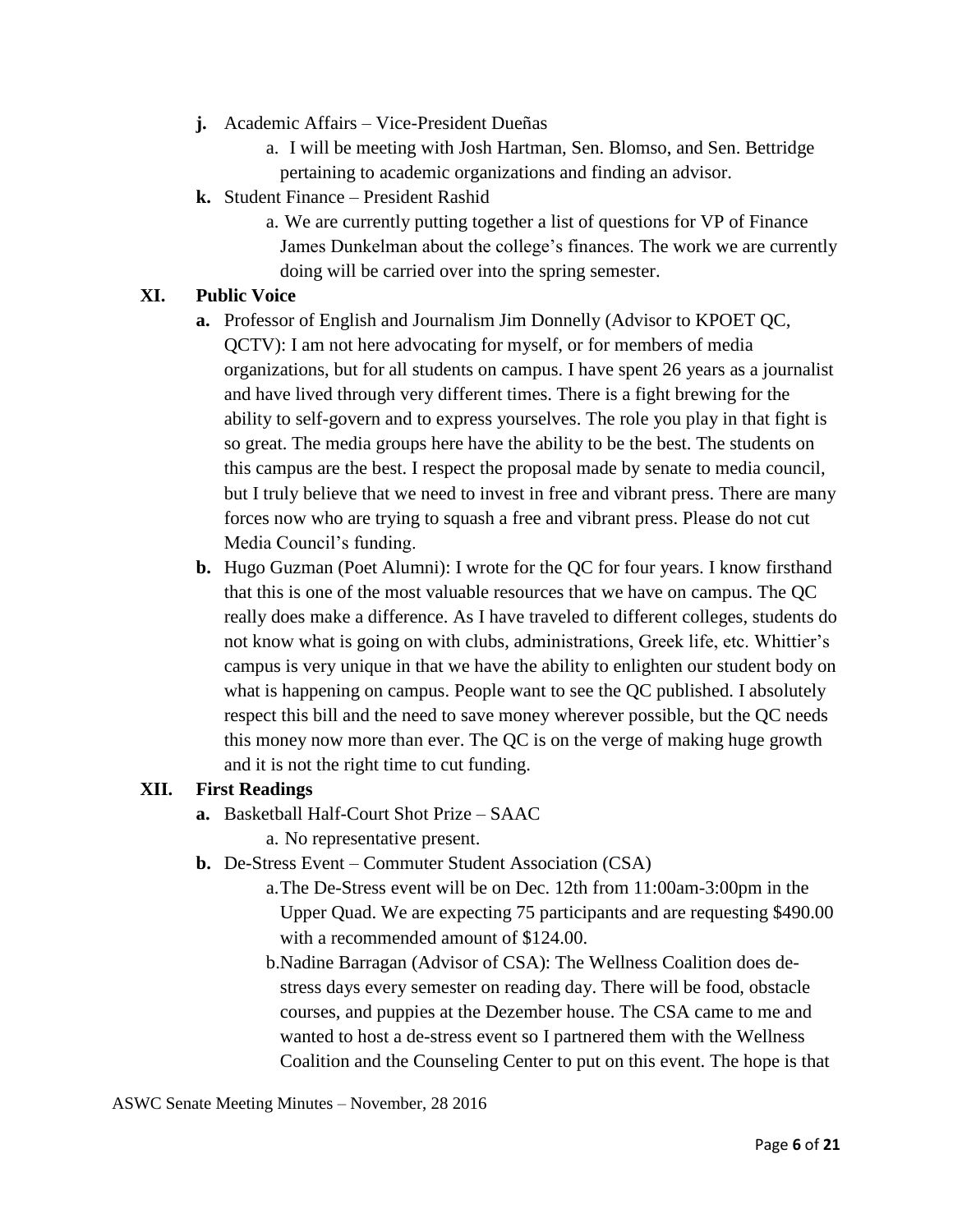more commuters come. In the past, many residential students have come to these events, but now that CSA is helping to host the event we are hoping that more commuter students attend. There may be a petting zoo, but that is uncertain at this point.

- c.Sen. Scurr: how do you plan to involve commuters?
- d.Nadine Barragan: I will be working with Sen. Jacinto to get an e-mail sent out. We will be providing food and also posting on CSA social media pages. The Commuter Students Association is also one of the organizations hosting this event so the hope is that many commuter students are well-aware of this event.
- e.Sen. Vega: From my understanding, you have a couple of bodies on campus that are helping put on this event. If we do not fund everything, those bodies will help finance the de-stress event?
- f. Nadine Barragan: If we do not receive the full funding for Senate, it is very possible that other departments on campus will help us fund this and generate the necessary amount of funds.

#### **XIII. Daily Calendar Considerations**

- **a.** Chess Club Start Up Equipment Chess Club
	- a.Requesting \$222.92, recommended \$0 for eight chess boards. They are expecting 25 participants.
	- b.Sean Sternberg: I am requesting eight chess boards because that is standard size for a chess tournament (16 competitors) and am looking to have a faculty versus student chess tournament. The cost of this order is usually \$300.00, but I found great deals on Amazon that will reduce the cost. We would like funding for a banner and for recruiting purposes.
	- c.Sen. Scurr: You had 11 active members last week, has that number since grown? What is the overall strategy for recruiting members?
	- d.Sean Sternberg: We want there to be two types of memberships for our club – pawns and executive members. The idea is that members of "pawn" status will move up to "executive" members. I said 11 active members last week, but have had a successful recruiting initiative last week so now we have roughly 25-28 pledged students.
	- e.Sen. Vega: moves to fund in requested amount
	- f. Sen. Laguna: Seconds the motion
- **b.** OrgSync Renewal LEAP Office
	- a.LEAP is requesting \$8,000 for OrgSync from the Reserve Account.
	- b.Debbie Allison: Our three year OrgSync contract is expired (implemented in the Fall of 2014). Senate chose to use OrgSync as compared to other sites and made an agreement to a three year contract. We are asking Media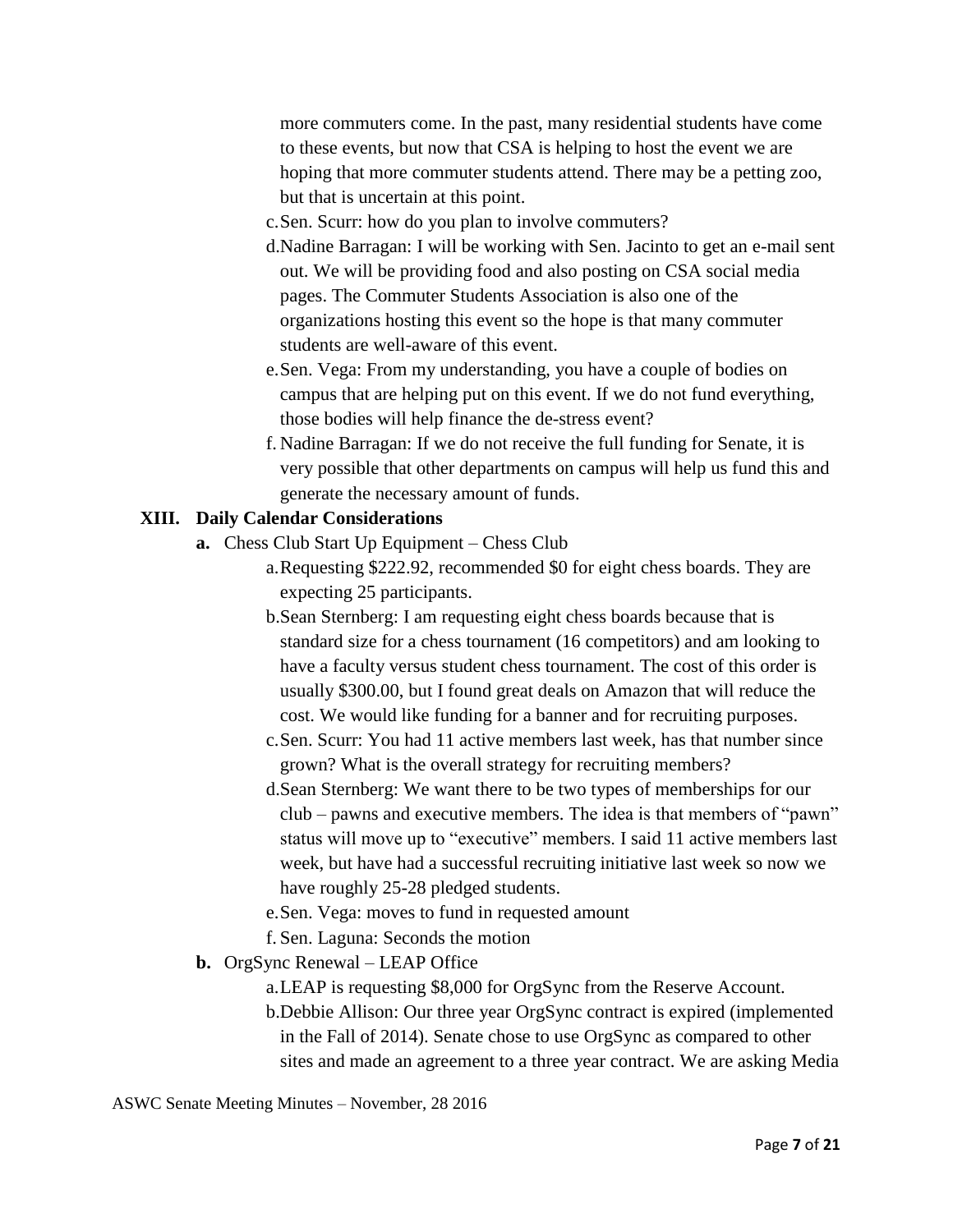Council, LEAP, the Dean of Students Office, and Senate to renew OrgSync's contract. We are asking more funding from Senate because you represent all constituents and have the most usage of the website. Funding, elections, travel waivers, literally everything that we do on campus will have to be done via paper if OrgSync is not renewed. OrgSync definitely makes life easier for students and have saved so much paper by using ORgSync.

- c.Rep. McMurray: My only concern is that this has to come from the reserve account because we only have \$10,000 in the reserve account.
- d.Pres. Rashid: This is definitely something to think about. We need to figure out a way to fund this because we signed a contract. If we want to take money from both accounts to fund this, it would be a discussion the table needs to have.
- e.Tres. Heymans: We have \$12,000 in our general account. Everything from this semester will roll over.
- f. Sen. Boynton: Are the number of portals available on OrgSync set in stone?
- g.Debbie Allison: We have always had a 100 portal limit. Each year, we have seen that the number of new organizations on campus that are added to OrgSync are equal to the amount of organizations that do not come back. If new portals need to be added by any department on campus, then departments will have to pay for that.
- h. Sen. Bettridge: OrgSync is vital to the success of my clubs. Not funding this would be detrimental to any success that my clubs want to achieve.
- i. Sen. Boynton. Media Council is being asked to fund \$4,000 for OrgSync. Our reserve account is approximately at \$14,000 but we have not voted to fund this yet.
- j. Sen. Blomso moves to fund this in the requested amount
- k.Sen. Scurr seconds the motion

## **XIV. Miscellaneous Business**

## **a. By Laws Update Bill (Vice President S. Dueñas, author)**

- a.Article V Section D of the ASWC Senate Bylaws to be amended to read the following: "D. All motions shall require a ⅔ vote of the Senators voting and present to pass, except where specifically stated otherwise."
- b.Article V Section F of the ASWC Senate Bylaws to be amended to read the following: "F. Senators who abstain from a vote will be considered neither affirmative nor negative but will be recorded as abstentions. No senator will be required to abstain from a vote unless they, as individuals, have direct financial gain from the motion;"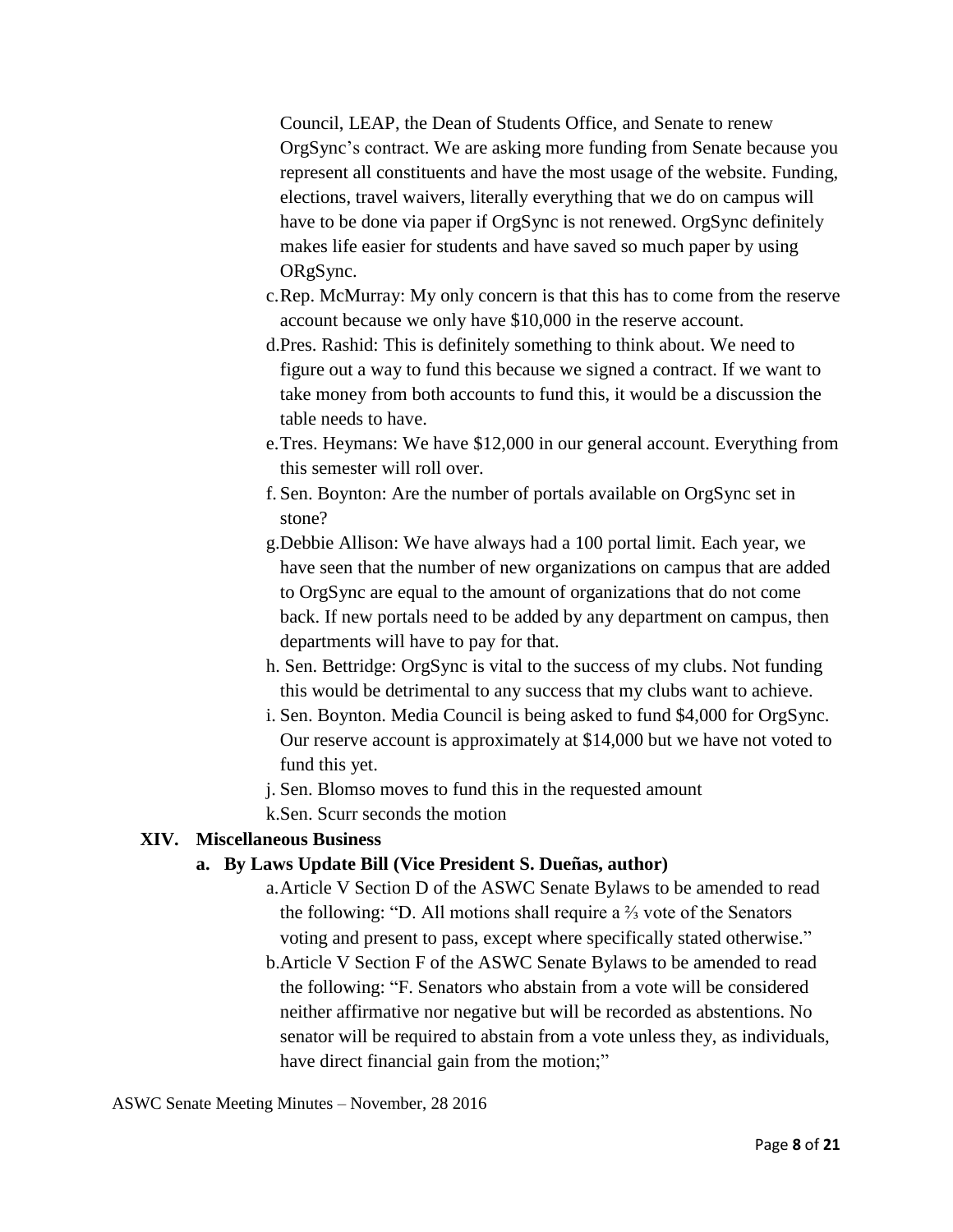- c.Article II: Meetings, Section C and every section after, be amended to reflect the following addition: "C. Motions 1. To obtain the floor to speak, the member will wait to be recognized by the chair. Members must wait until the last speaker has finished before signaling to the chair that they would like to speak. 2. All comments or motions are to be directed to the Chair. 3. Motions must be seconded by another Senator. If there is no second, the motion fails. A second does not indicate support, but rather affirms the Senators interest in discussing the matter further. 4. After a motion has been seconded, the members may debate the motion or move directly to a vote."
- d.Vice President Dueñas: This bill 1) changes voting threshold to 2/3 vote, rather than majority vote 2) makes the definition of abstention clearer – abstention from voting will only happen if a senator has direct financial gain from the event and 3) makes it so that we cannot hear more than one motion at one time. This will encourage senators to listen to understand, rather than listen to respond. Senators will only be able to raise their hand to question a representative after they are done speaking. Within our By Laws, we do not allow the right of reply. One of the safeguards against this is the way we do motions. We will be encouraging a motion be presented sooner, rather than later, so that conversations can be centered on a common goal.
- e.Sen. Fossier: I would like to see the circling of conversations be reduced. Will future vice presidents be allowed to cut people off so that conversations are not repetitive?
- f. Pres. Rashid: If your colleagues are being repetitive, you need to tell them that they are being repetitive; however, we will never cut off your voices. That directly limits freedom of speech and each of your voices should be the voices of your constituents. Thus, if we cut you off, we do not get to hear your constituents' concerns.
- g.Vice President Dueñas: Ultimately what we are talking about is the chair's power to limit repetitiveness in conversation so I would like to hear feedback from all senators.
- h.Sen. Brown: Limiting senators is not something that should be directly stated in the By Laws. Repetitiveness is an issue with this table and we can discuss this in retreats or in closed sessions, but having language that explicitly states that the VP will limit conversation would be detrimental to the legitimacy of the table.
- i. Sen. Bettridge: I move to approve this bill
- j. Sen. Blomso: I second the motion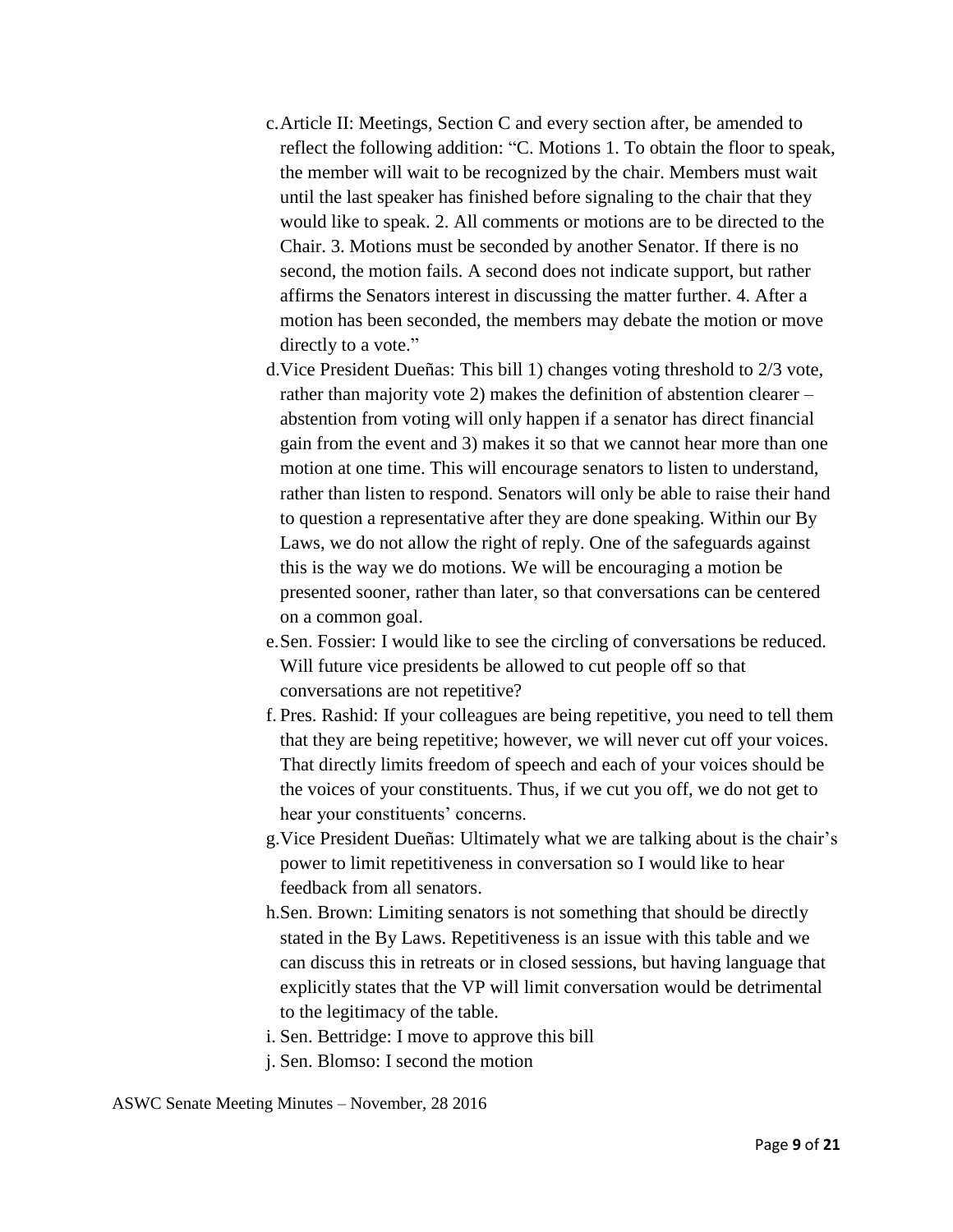### **b. Keep Whittier Welcoming Bill (Max Hoversten, author, member of ASWC)**

- a.WHEREAS the College often cites its foundation on Quaker values, the likes of which include support for women's rights, abolitionism, and other forms of liberation for oppressed peoples;
- b.WHEREAS the diversity of persons at the College inevitably brings with it differences of opinion on a wide range of issues;
- c.WHEREAS the California State Legislature has released a statement proclaiming that the state will "defend its people and our progress" and not be "dragged back into the past" by any upcoming political actions at the federal level
- d.WHEREAS Whittier College President Sharon Herzberger has signed an open letter to President-elect Trump urging him to "condemn and work to prevent the harassment, hate, and acts of violence that are being perpetrated across our nation", as well as emphasizing that "members of our community… are facing very real threats, and are frightened"
- e.WHEREAS Associated Students of Whittier College President Amer Rashid has released a message affirming that students' "livelihoods and well-being matter to us", as well as acknowledging that "racism, xenophobia, and sexism" formed the "cornerstone" of a "fearmongering" campaign
- f. WHEREAS the Southern Poverty Law Center has collected over 700 reports of "hateful incidents of harassment around the country" since the election, with "nearly 40 percent of all incidents occurred in educational (K-12 schools and university/college) settings" and antiimmigrant harassment being the most commonly reported incident
- g.WHEREAS both President Obama and President-elect Trump have publicly discouraged perpetrating acts of discrimination
- h.LET IT BE RESOLVED that the ASWC publicly denounce the racist, misogynistic, xenophobic, homophobic rhetoric and proposed policies of the recent campaign cycle as incompatible with the mission statement of the ASWC, as well as the Quaker values that Whittier College was founded upon and continues to reference today.
- i. LET IT BE FURTHER RESOLVED that the ASWC publicly condemn "bias incidents" (as defined by the Student Code of Conduct) connected to the rhetoric employed in the latest campaign cycle, on the grounds of these acts being incompatible with the provision of a welcoming environment for all students, the College's stated belief "that all individuals should be treated with dignity and respect" and the Whittier College Nondiscrimination Policy

ASWC Senate Meeting Minutes – November, 28 2016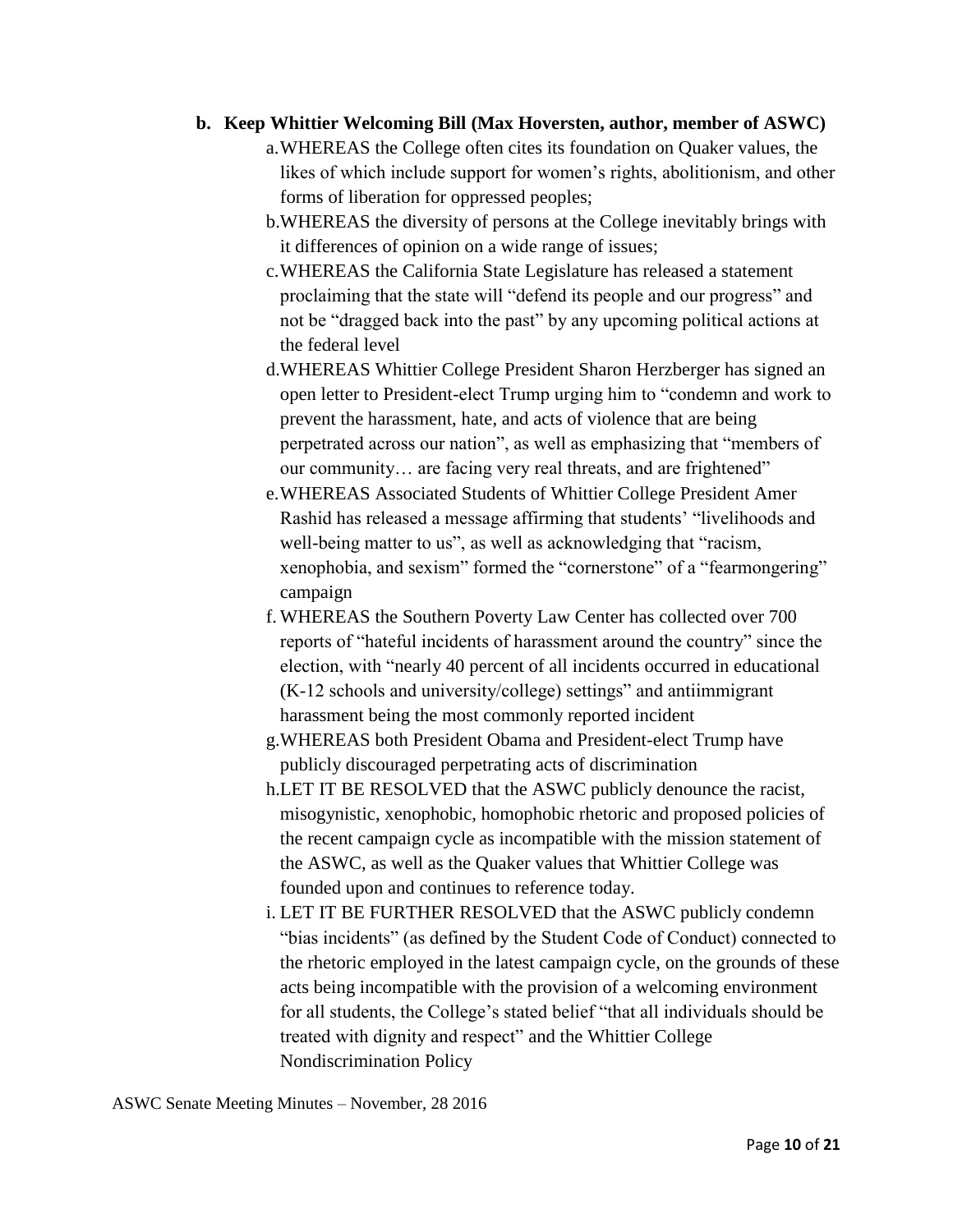- j. Member of the Public: This bill will allow for minorities to feel protected. These bills have been passed on other college campuses and we should be creating a safe environment on campus for students.
- k.Sen. Boynton: Does the author want the ASWC Senate to denounce hateful rhetoric, or the ASWC student body? The bill currently states the "ASWC" which is probably a mistake.
- l. Sen. Wells: The author should add Magaly Perez to the list of recipients of this bill and withdraw Dean Elizabeth Schrock's name because she is leaving the school next week.
- m. Sen. Vega: The author would like the ASWC Senate to publicly denounce all acts of hatred and violence stemming from the past presidential campaigns. Whittier College should be made a sanctuary college, but should be made a separate action aside from this bill.
- n. Sen. Brown: If there is any hesitation by senators on this bill, please talk to me so I can make revisions in order to get the bill passed.
- o.Sen. Boynton: I move to a seven minute recess for Media Council to prepare a presentation.
- p.Vice President Dueñas: We will reconvene at 8:50pm.

# **c. Updated Funding & Allocation Bill**

# a. **Officially restarting the meeting at 8:54pm**

- b.WHEREAS, the ASWC Constitution Article III Section B reads: "All members shall pay an ASWC fee of \$120.00 per semester, 65 percent of which will go to the Senate, 35 percent of which will go to Media Council. The fee will be subject to increase based on inflation";
- c.WHEREAS, Media Council has had a significant carryover of funds over the past two years; From the 2014-2015 budget to the 2015-2016 budget \$106,032.15 dollars were rolled over. From the 2015-2016 budget to the 2016-2017 budget \$100,174.81 dollars were rolled over.
- d.WHEREAS, Media Council was previously responsible for allocating funds towards the Acropolis;
- e.WHEREAS, the Acropolis has not been printed since the 2012-2013 school year;
- f. WHEREAS, the Acropolis was allocated \$40,000 in 2013-2014;
- g.WHEREAS, in 2014-2015 the Acropolis was allocated \$36,495 in the Fall and an additional \$3,000 for additional pages in the Spring, totaling in \$39,495.
- h.WHEREAS, in the 2015-2016 school year, approximately \$36,000 was allocated to the Acropolis;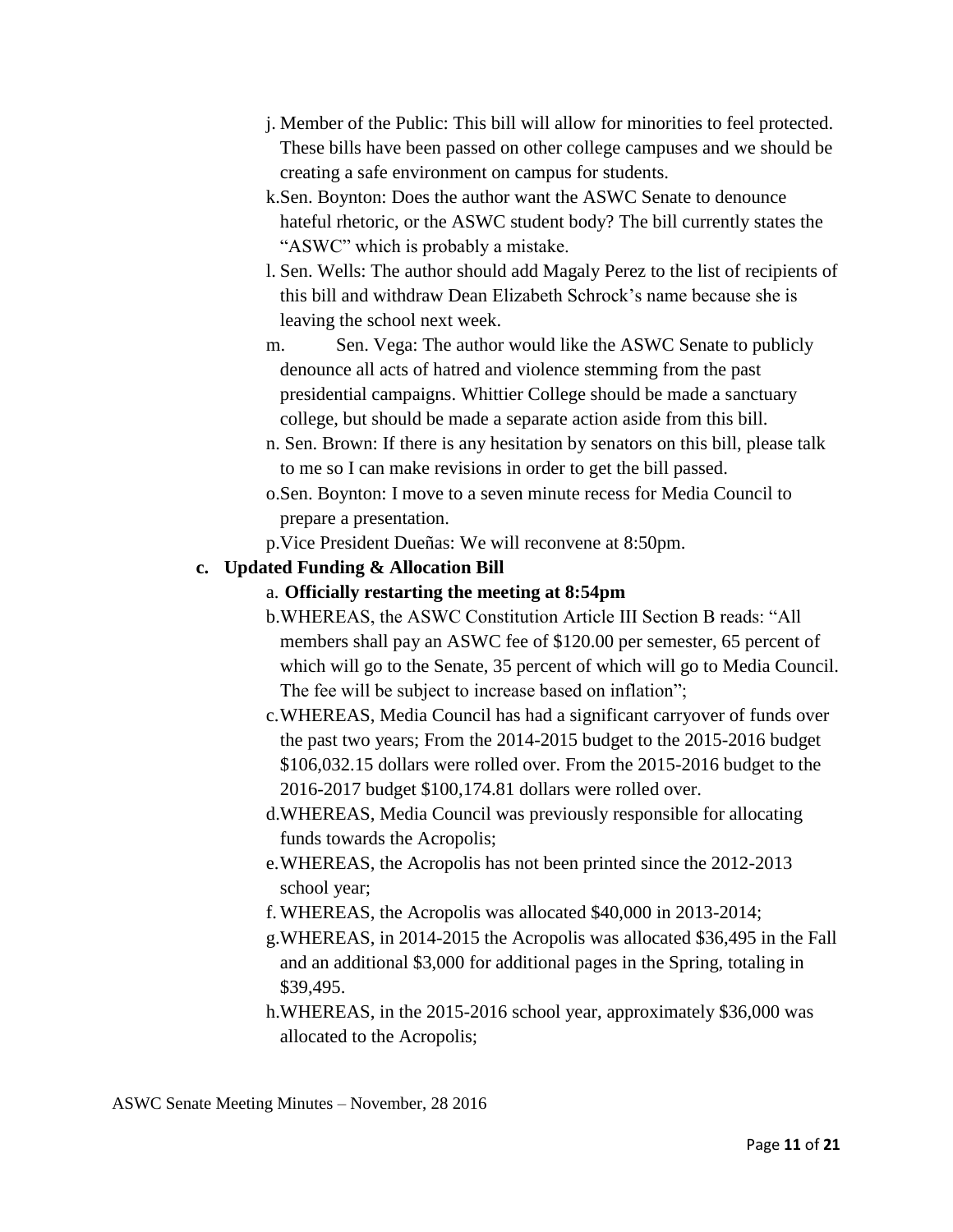- i. WHEREAS, the Acropolis was not allocated funds in the 2016-2017 school year;
- j. WHEREAS, while 35% of student body fees is allocated to Media Council, the remaining 65% of student body funds go towards the ASWC Senate Program Board, ASWC Senate Operational Fund, all other governing bodies and the ASWC Senate General Fund to which all other student organizations request funding from;
- k.WHEREAS, in the Fall semester of the 2016-2017 school year Media Council has funded \$144,113.59, more than the ASWC Senate General Fund was allocated in the Fall Semester;
- l. WHEREAS, Media Council allocated \$91,587.56 in the 2014-2015 school year, 43% of which was allocated towards the Acropolis;
- m. LET IT BE RESOLVED, that the ASWC Senate Constitution Article III section B, be edited to go into effect in the Fall of 2017 to read the following: "All members shall pay an ASWC fee of \$120.00 per semester, 80% of which will go to the Senate, 20% percent of which will go to Media Council. The fee will be subject to increase based on inflation."
- n.LET IT BE RESOLVED, that the ASWC Senate Constitution Article III be amended to go into effect in the Fall of 2017 to add item c. which reads the following: "Of the 80% allocated to the Senate, 35% of this will be allocated to the Program Board. 9% will be allocated to the Operational Account and 56% will remain in the General Fund;"
- o.LET IT BE RESOLVED, that the ASWC Senate Bylaws Article VIII Section A be amended to read: "A. As determined by the Senate, Program Board shall receive a standard allocation of 35% of the General Fund, after the Media Council allocation. After review, the budget must be presented to the ASWC Senate Budget Committee for final approval and posted for the student body. To be held accountable by the Senate, the Program Board Chair must also present monthly updates concerning their account along with their planned programs. Program board may also a request additional funding programs through the regular funding process as outlined in the funding policies."
- p.LET IT BE FURTHER RESOLVED, Media Council, as the sole funding body of the ASWC Senate, must submit a funding code by the second to last week of the Spring semester of 2017 to the Administrative and Budget Committees of the ASWC Senate for collaborative revisions with the Chairs of Administrative and Budget Committee;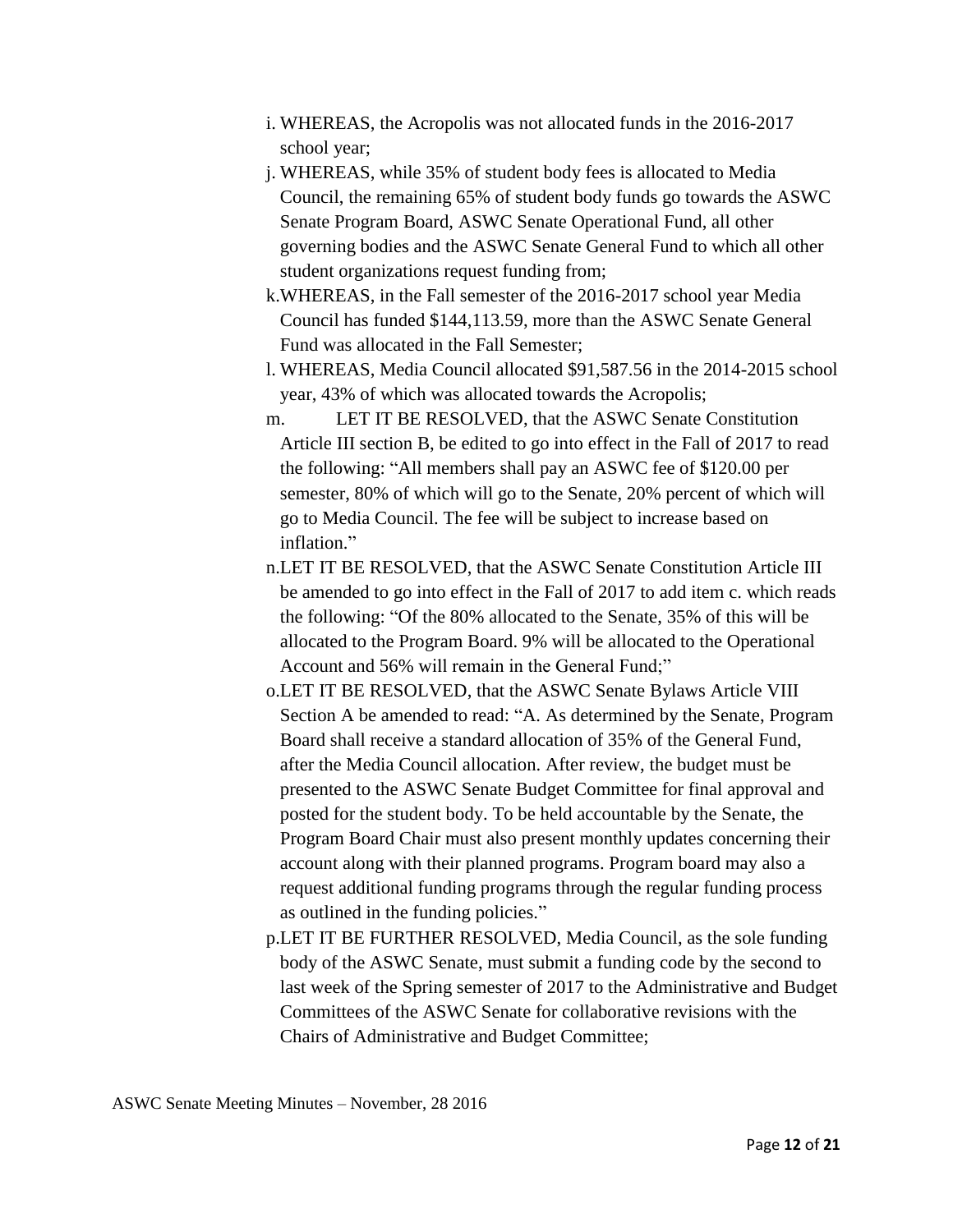- q.LET IT BE FURTHER RESOLVED, that Media Council must submit a list of all equipment in their possession which the student body owns by the last day of classes of the Spring 2017;
- r. LET IT BE FURTHER RESOLVED, that from this point forward, Media Council is required to submit a funding code to the Administrative Committee within one month of the first day of the Fall Semester to undergo collaborative revisions with the Chairs of Administrative and Budget Committee;
- s.LET IT BE FURTHER RESOLVED, Media Council may make changes to their funding code, given that it is adopted by the member organizations within a voting threshold of their choosing;
- t. LET IT BE FURTHER RESOLVED, the ASWC Senate Bylaws Article VIII is amended to go into effect in the Fall of 2017 to include section B which will read: "As determined by the Senate, the Media Council shall receive a standard allocation of 20% of the Student Body Fee. To be held accountable to the student body, the Media Council Representative must also present monthly updates concerning their account. Media Council may also request additional funding programs from the ASWC General Fund through the regular funding process as outlined in the funding policies;"
- u.LET IT BE RESOLVED, that the Bylaws be amended to add Article IX to go into effect in the Fall of 2017 entitled Media Council Funding which shall be read as the following: "Article IX: Media Council A. As determined by the Senate, Media Council shall receive a standard allocation of 20% of the student body fee. To be held accountable by the Senate, the Senate Representative must also present monthly updates concerning their account along with their planned programs. Media Council may also a request additional funding programs from the ASWC Senate through the regular funding process as outlined in the funding policies. B. Media Council must submit a funding code to the Administrative Committee within one month of the first day of the Fall semester classes to undergo a collaborative revision process with both the Vice President and Treasurer of ASWC Senate, if deemed necessary by the Vice President and Treasurer. The Funding Code must then be adopted by the Media Council with a voting threshold of their choosing; C. The Media Council must submit an inventory to the Executive Cabinet of the ASWC Senate detailing the items in their possession which are owned by the Student Body;"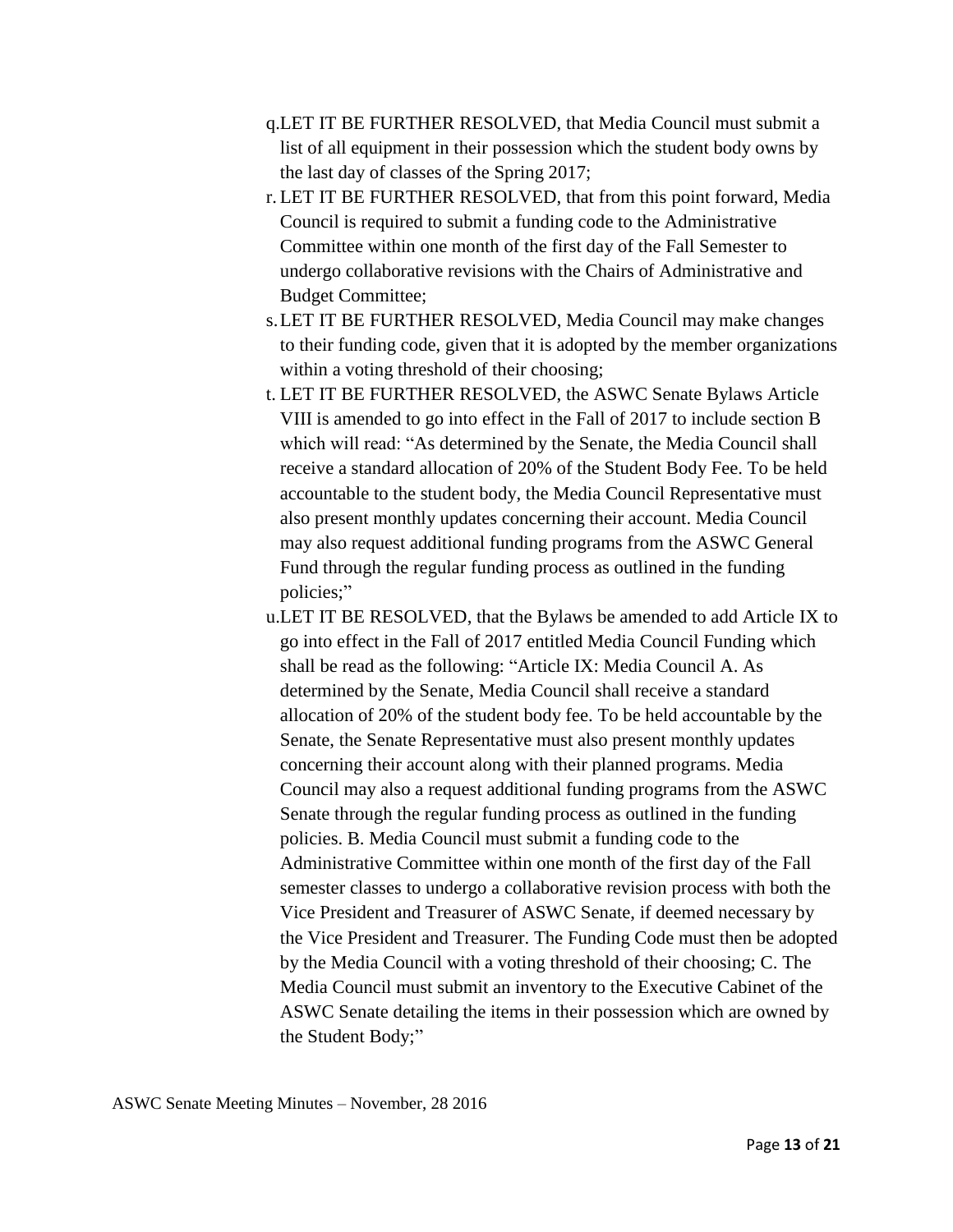- v.THEREFORE, LET IT FINALLY BE RESOLVED, that the additions and revisions made by this bill are examined in the Spring of 2018;
- w. **Treasurer Heymans (Presentation: Point of Information: Media Council Funding & Allocations):** We are in no way saying that Media Council does not do a good job. The reason for the creation of this bill stemmed from reckless allocations of funds.
- x.**Sen. Boynton:** Last week, you stated that the motivation from this bill came from the Acropolis not being active anymore, not from your impression that we have been spending recklessly. Has motivation changed?
- y.**Treasurer Heymans:** We are getting there.
- z.**Vice President Dueñas:** Graphically, we have no idea how much different organizations were funded. By encouraging the funding code, these reports will be better equipped with more accurate data. In 2014- 2015, only one year of rollover Acropolis funding, Media Council spent \$51,177.56. \$5,000 of the \$51,177.56 went towards new equipment. In 2015-2016, \$93, 297.16 was spent on Operational equipment, while nearly \$50,000 was allocated for new equipment. During the fall of 2016, \$78.222.65 was spent on Operational equipment. Over \$100,000 was rolled over to the 2015-2016 budget from the 2014-2015 budget. The Acropolis has not been printed since the 2012-2013 school year. \$115,000 total dollars have been rolled over from the Acropolis into Media Council accounts.

aa. **Proposed Budget Cuts:** \$27,000 per semester, \$54,000 annually.

bb. **Revenue Program Board will receive:** \$21,150 per semester, \$42,300 annually.

- cc. **Expenses not related to Operating Costs:** \$40,000 for the spring concert. \$12,000 Alex Hackworth's paycheck for the semester (passed at the end of September, meaning October-December [but there are only two weeks in December] meaning essentially \$12,000 for 2.5 months. \$7,000 was funded for a golf cart (extra expenditures that can be reduced).
- dd. **Funding Code Importance:** Lack of funding codes holds concerns for misappropriation of funds. There are no guidelines in what should and should not be funded as of right now. These are student body fees and there should be limitations on what can be funded. Funding codes will allow students and senators to see exactly what is being funded. Currently, there are no line-items for exactly what is being funded. For example, more than \$15,000 was spent on the Dub C Film Fest, but there are no line-items to show exactly what was being funded.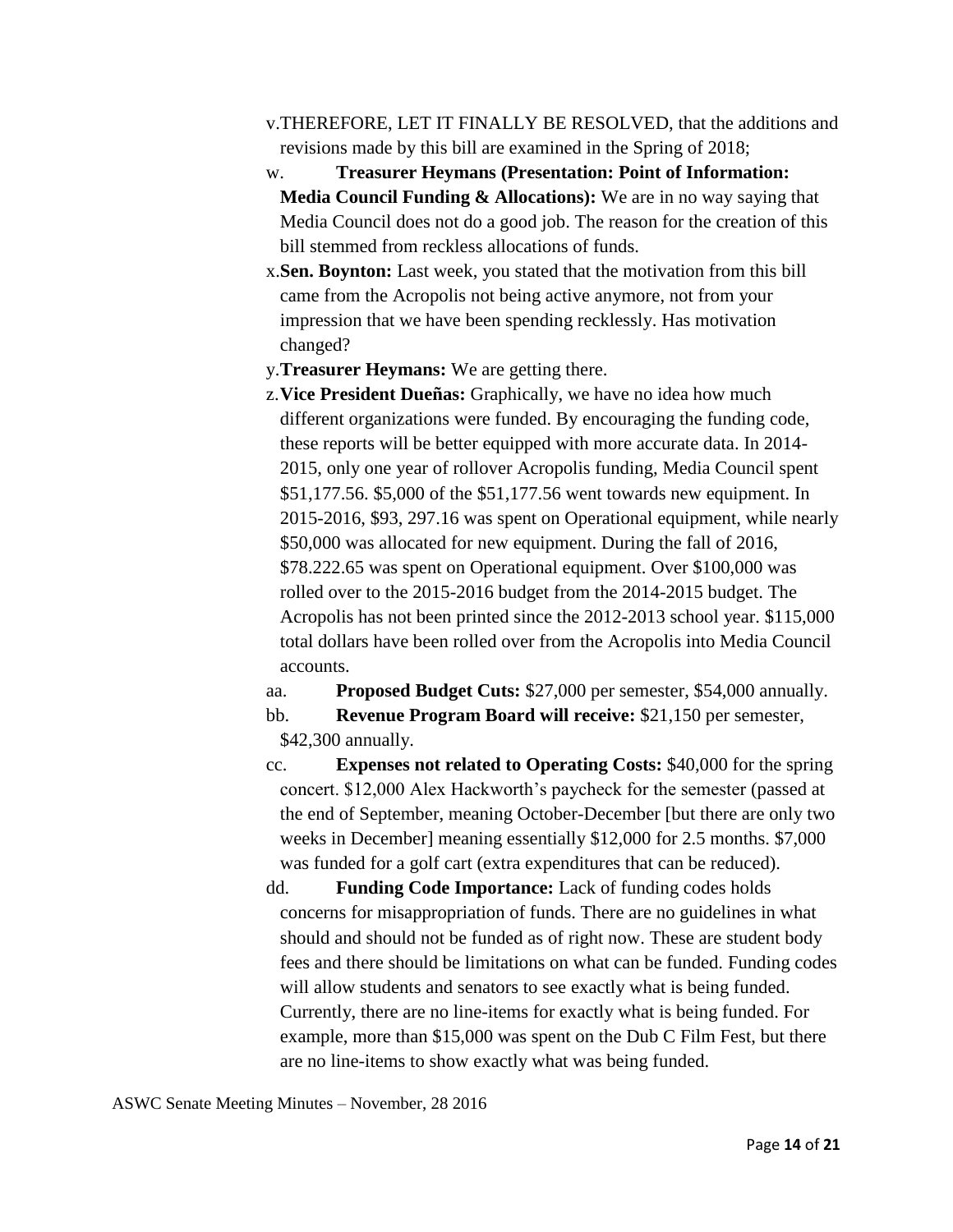- ee. **Inventory Necessity:** The student body should be aware of what items and equipment their fees are funding since they have access to said equipment. This is necessary so that media council has a clear conception of what they own. For example, when an org dies out, other media organizations know what they owned.
- ff. **Pres Rashid:** Acropolis is one of the oldest yearbooks in the nation. The spring prior to the Acropolis dying out, the ASWC passed a bill that increased the student body fees which was approved by the Board of Trustees. This shifts the amount that organizations are funded.
- gg. **Sen. Boynton:** There is a letter that Media Council wrote to address the senate for our plans for next semester. We have already outlined our plan for writing a constitution, by laws, and creating a funding code.
- hh. **Vice President Dueñas:** This bill affects every account within our jurisdiction. This does not just impact Media Council, but all of our organizations in how much they are funded including Program Board and the ASWC Senate.
- ii. **Dir. Manning:** One of the issues that this bill addresses is that there is a surplus of funds that Media Council is receiving. This is one of the main focuses of the bill. The bill is not focusing on the lack of governance of Media Council, but rather the dispersion of funds.
- jj. **Media Council Presentation (Sen. Boynton):** We have created a document outlining why each organization received funding for certain items.
- kk. **Sigma Tau Delta: Fall 2016 Expenditures:** Lit Review funded for \$4,200 (all printing and publishing costs for the literary reviews), \$300 for the literary review release party, \$550 for sweatshirts, \$750 for prizes for the annual writing contests, \$1,100 for two professional guest speakers, **Spring 2017 Budget:** \$2,200, \$400 for marketing and advertising, \$500 for the Film to Fiction Festival.
- ll. **Sen. Blomso:** How many copies of the literary reviews do you typically print? And is the \$4,200 cost an annual cost?
- mm. **Sigma Tau Delta Representative:** I am not sure about how many reviews we typically print and the \$4,200 is an annual cost.
- nn. **KPOET: Funded in fall 2016:** \$140 for office supplies, \$2,700 for streaming DJs and recording their sessions (Spotify), \$750 for replacement microphones. **Spring 2017 budget:** Will be requesting a studio couch \$600, \$3,000 for t-shirts and promotions for the spring concert. \$10,000 for K-Chella (\$13,600 budget for the spring semester).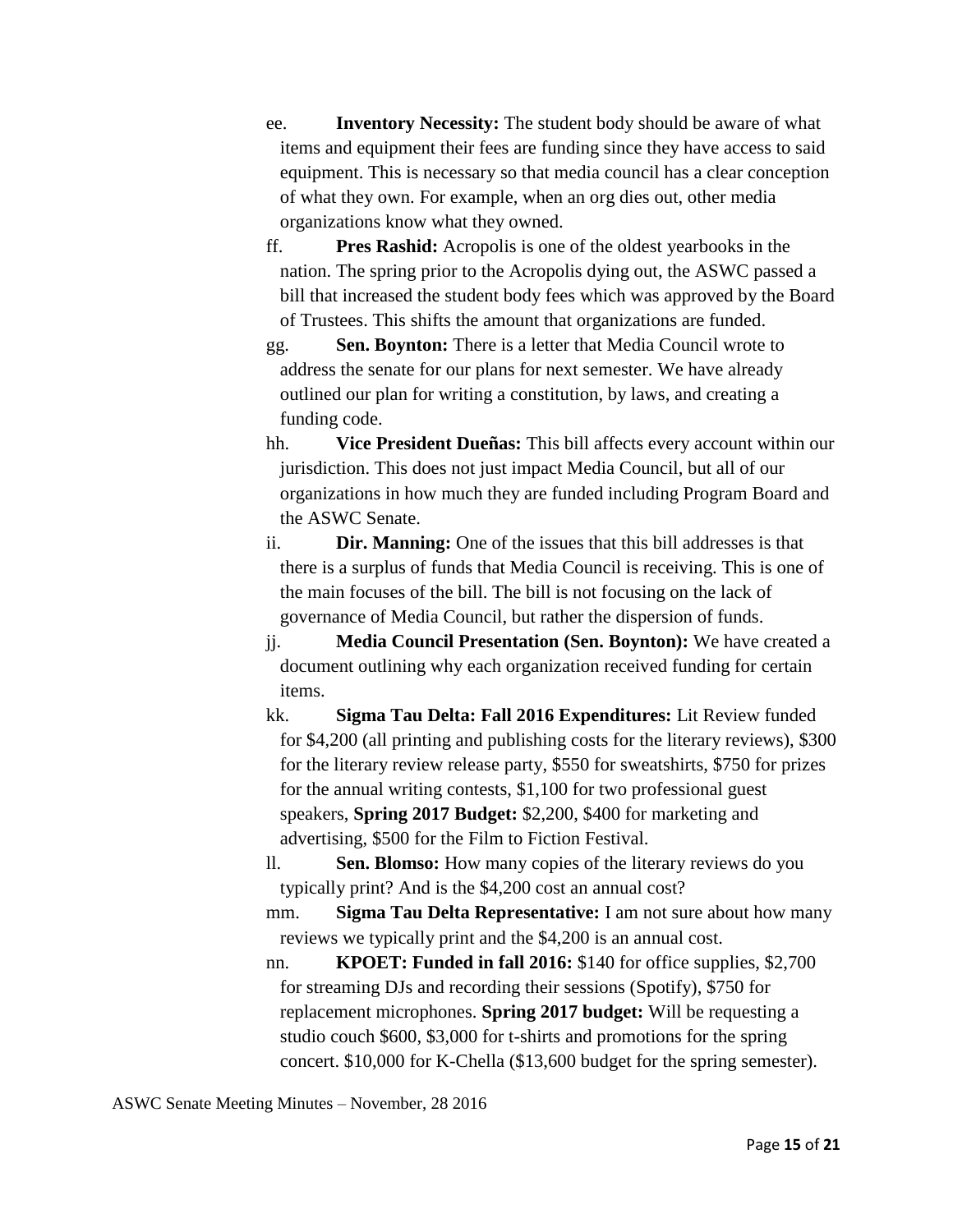- oo. **QC: Funded in fall 2016:** \$770 for office supplies, \$13,560 for printing the newspaper, \$12,500 for a QC conference. **Spring 2017 budget:** Will be requesting \$200 website creation (one year subscription for Squarespace – a site used by many other organizations, it is very user friendly), \$600 for website translation (English/Spanish), \$200 office supplies, \$400 for QC staff awards, \$1,500 for three camera lenses, \$800 for higher quality paper and color (goal is to print in full color, print in better resolution, and print fewer pages (12 pages to 8 pages)), \$700 for QC staff shirts for professionalism.
- pp. **Sen. Vega:** The Whittier domains is very buggy and uses outdated servers. The level of professionalism and quality that the QC uses would not work with Word Press.
- qq. **QCTV: Fall 2016 approved funds:** \$5,920 for a new camera, tripod, chords, and a microphone, \$200 for office supplies. **Spring 2017 Budget:** Will be requesting \$2,000 for a news desk (split with WCSN), \$5,000-\$6,000 for a second camera to cover multiple events simultaneously on campus, \$750 for a tripod, \$350 for two headphone sets, 3 XLR cables for cameras to connect to microphones, \$50 for organizing boxes.

rr. **Tres. Heymans:** What are the reoccurring costs?

ss. **QCTV Representative:** We would have to spend on equipment that needs to be replaced and office supplies each year. Some equipment may be a one-time purchase, but other equipment will need to be replaced.

tt. **Sen. Bettridge:** Why do you need more cameras if you have already bought cameras recently?

uu. **QCTV Representative:** We need more cameras. We cannot rely on VPS to use their cameras if we run out. We currently only have one camera.

vv. **Sen. Vega:** These expenditures are so that these orgs can invest in their futures and are doing a good job in showing us why these expenditures are necessary.

ww. **Sen. Scriber:** How many members are in your organization?

xx. **Media Council Representative:** Approximately 25-30 students.

yy. **VPS: Fall 2016:** Funded a production package for \$5,400, 2,000 to replace desktop hard drives and MacBooks, \$700 for Dub C Film Fest prizes and awards, \$1,150 for set production (lighting equipment), \$500 for VPS t-shirts, website budget \$115 (reoccurring costs), Riverside arts and music festival \$400, \$400 for two final copies, movie short for Sundance Film Festival \$1,940. **Spring 2017 Budget:** Will be requesting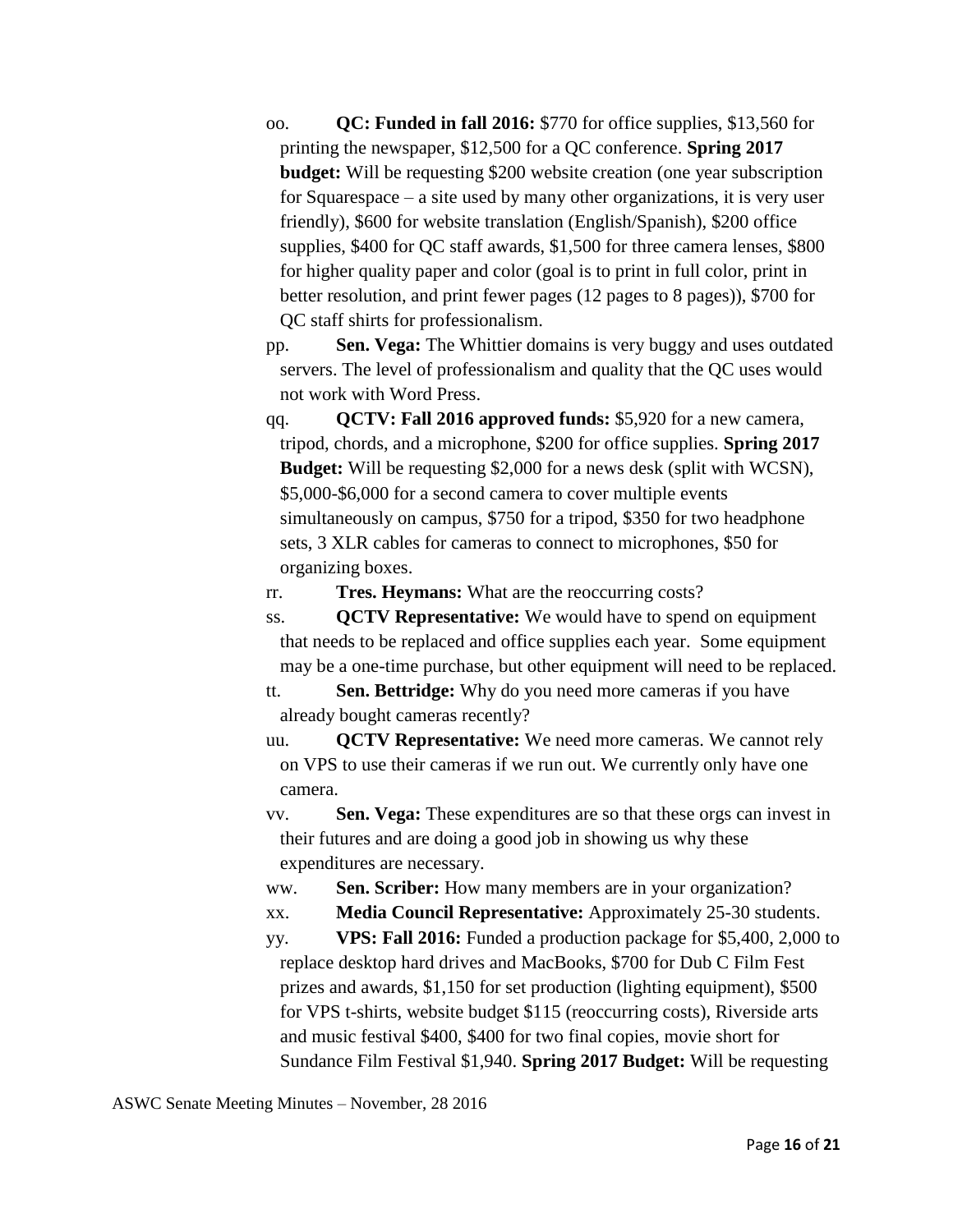\$2,650 for Spanish Film Festival, \$17,500 cinema camera package (help with recruiting, creating high quality film that can compete with other programs), and \$2,400 for aperture lights to be shared by three media organizations.

zz. **Sen. Blomso:** How often would the cinema camera package need to be replaced and where would it be stored?

aaa. **VPS Representative:** I hope not very often. It may have to be replaced every few years. It'll be reserved for VPS members in our groups and would not be available for the student body at large unless they are trained. We will be storing in the Platner basement, as well as a checkout system to keep track of all equipment.

bbb. **WCSN: Fall 2016 allocations:** Spring \$4,000 for cameras, cables, adapters to broadcast high quality video, \$3,000 Verizon hardline 4G Wi-Fi package, \$4,500 for website. **Spring 2017 Budget:** Will be asking for a news desk \$2,000 to increase web presence. \$5,000 for additional parts for the Flypack.

ccc. **Nathan Landau (WCSN Representative):** Since I was a firstyear here and a starting member of WCSN, we have grown into one of the most respected sports broadcasting organizations in SCIAC. The cost associated with growth is high, but we have already made so much progress. Cal State LA has approached us and asked us to mentor them in their quest to grow as a broadcasting organization.

ddd. **Sen. Blomso:** Losing funds will not inhibit your opportunity to request funding from Senate.

eee. **Sen. Scriber:** I want to make it clear that this is not about taking away your ability to get funding. It shortens the amount of funding that you all are exposed to. You can still come into Senate to ask for funding. This might make it more difficult to receive funding, but you can still come into Senate to receive funding.

fff. **Sen. Fossier:** The QC was talking about getting new lenses for the cameras for better color depth, but that is not really accurate. Lenses do not affect color depth, but rather sensors in the camera matter for color depth. I am also concerned about new lenses for the QC because they are not maintained very well. Poet Entertainment has many XLR cables that you all can use at any time, for free. The sweaters for Sigma Tau Delta seems as a misallocation of student body funds. It would be similar to societies using student body fees to purchase their sweatshirts.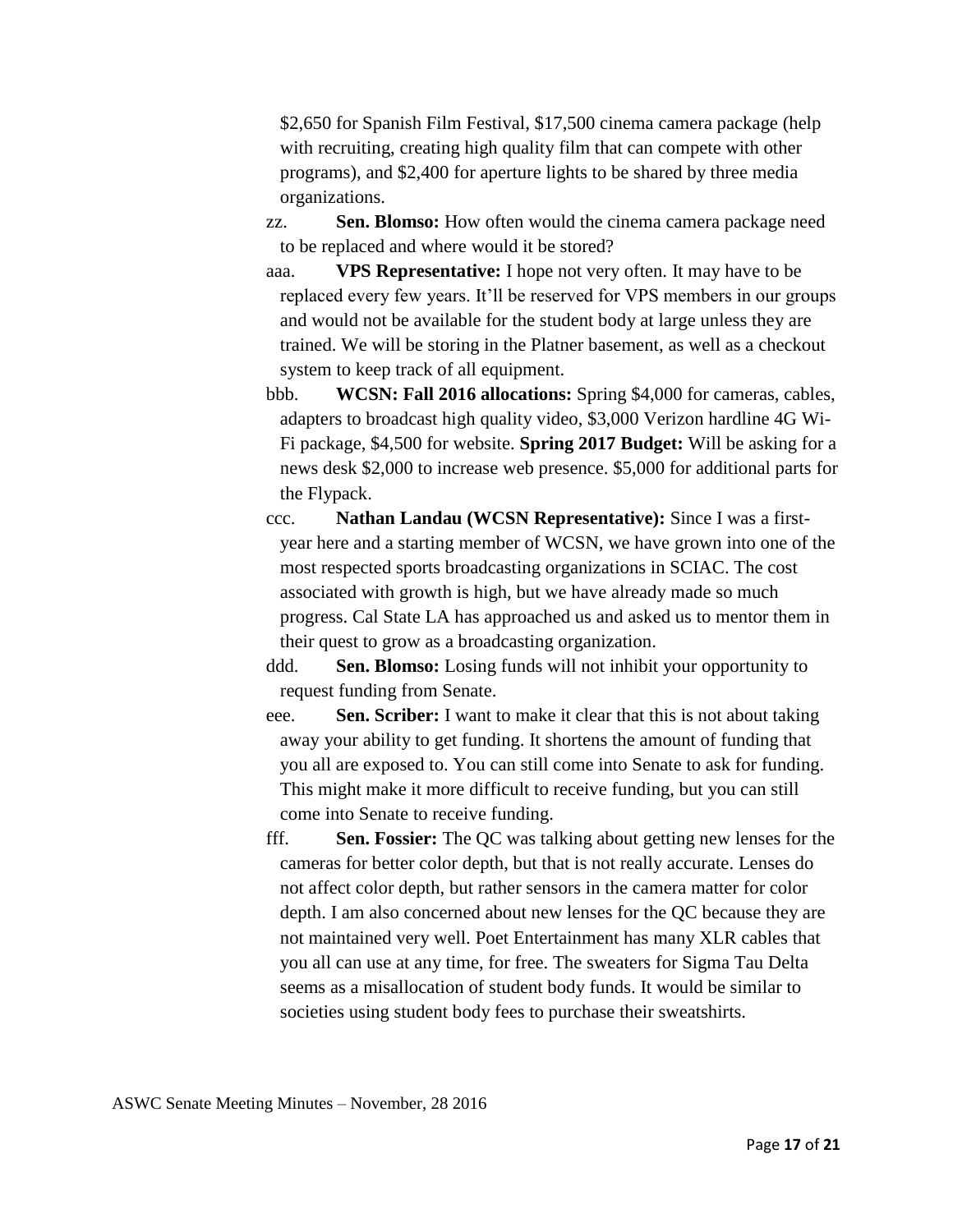ggg. **Media Council Representative:** As the photo editor last year, I made sure that we took care of our cameras and lenses. While you are correct about sensors and color depth, lenses do help in color quality.

hhh. **Vice President Dueñas:** How much has QC funded for lenses that does not really help produce color quality?

iii. **Sec. Parviainen:** \$1,500 for three lenses.

jjj. **Sen. Fossier:** With that \$1,500, you can purchase multiple cameras with camera kits.

kkk. **Sen. Blomso:** I would like to hear a specific estimate on turnover for equipment. What does that timeline look like? I am concerned about the Senate being able to handle the amount needed for reoccurring equipment costs.

lll. **Media Council Representative:** Computers, for example, need to be updated every 5-6 years. Equipment does not need to be replaced every year.

mmm. **Sen. Boynton:** \$5 gift cards are given to one staffer per week as a token of our gratitude.

nnn. **Sen. Vega:** I commend the Media Council organizations for being so prepared. You all have defended yourselves week after week. We appreciate the work you do. I hope the senators think about this as you make votes next week.

ooo. **Vice President Dueñas:** I absolutely understand the power of gratitude. I would love to give a senator \$5 per week but cannot do that with our budget and will not do that will student body fees. The use of student body fees to give gift cards seems inappropriate. Every student on this campus deserves a \$5 gift card but that is not what student body fees should be used for.

ppp. **Media Council Representative:** For the QC specifically, the last time we received a national award was 2001. We received a national award last year for the first time in nearly 15 years. This lag was in part due to our inability to keep up with the evolution of technology.

qqq. **Dir. Marquez:** Program Board cannot grow as an organization without these funds. Program Board has not made any expansion since my time here as a first-year. It is extremely hard to plan events when I do not have an adequate budget. We do not get great turnout because we have to host the same events each year because we do not have the funds to pay for any new events. Retention is affected by events that happen on campus. If events are not happening on campus, students will not stay here. I want to be able to expand my body because I have countless

ASWC Senate Meeting Minutes – November, 28 2016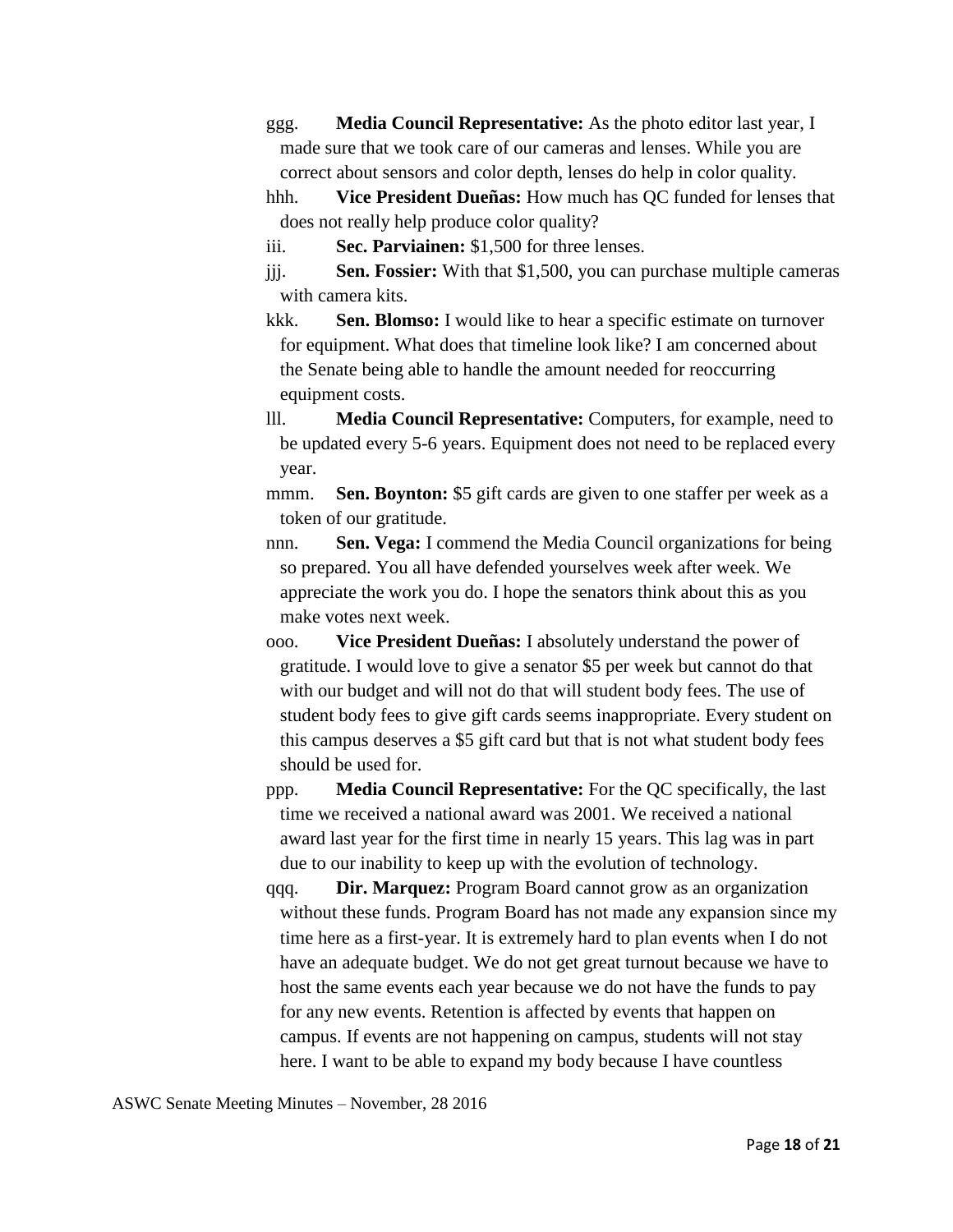students who spend countless hours working for Program Board. As a Program Board, we do not amount to other Program Boards at other colleges and universities.

rrr. **Sen. Brown:** The conversation that we have been having for the last 30 minutes has not been about the bill. This bill is talking about the reduction of student body fees to media council. This bill is asking for accountability. While media council is important, there are other bodies on campus who need these funds such as Program Board. So far, there has been no accountability on behalf of the media council organizations. Media organizations can always come into Senate if the reductions pass.

sss. **Sen. Bettridge:** How many people actually read the newspapers? I often times see many newspapers being left out and unread. As an ICC representative, I have seen my organizations go into Senate to request funding. It is frustrating and unfair seeing media organizations being so easily funded for new equipment

- ttt. **Media Council Representative:** Last year we printed 1,200 copies. Our pickup rates ranged from 700-900 pickups. I am considering cutting copies to 1,000 as well as cutting pages within the copies from 12 to 8 pages. I am going to have that conversation with my team but that will not happen until January and cannot guarantee that my ideas will pass.
- uuu. **Media Council Representative:** The amount of money that we have spent truly concerns me. By Laws, a funding code, and a constitution would truly help me and I am all for that.
- vvv. **Sen. Fossier:** I think that the fact that many senators have so many questions and concerns about media council's funding justifies that they come in to senate to justify their costs. We all have many issues with their line items.
- www. **Sen. Brown:** If we are going to hold every club and organizations to equal standards, then we must hold media council to the same standards. Media council should really work on different marketing strategies because the only people who know what you do are the people within media council and those who read the QC.
- xxx. **Sen. Vega:** new marketing is going to cost more money in strategizing and implanting. If they do not have the funds to do that, then the problem of poor marketing will persist.
- yyy. **Vice President Dueñas:** In the spring of 2018, this needs to be reevaluated by the table and media council organizations, as outlined in the bill. The vast majority of bills we write do not have this addendum included.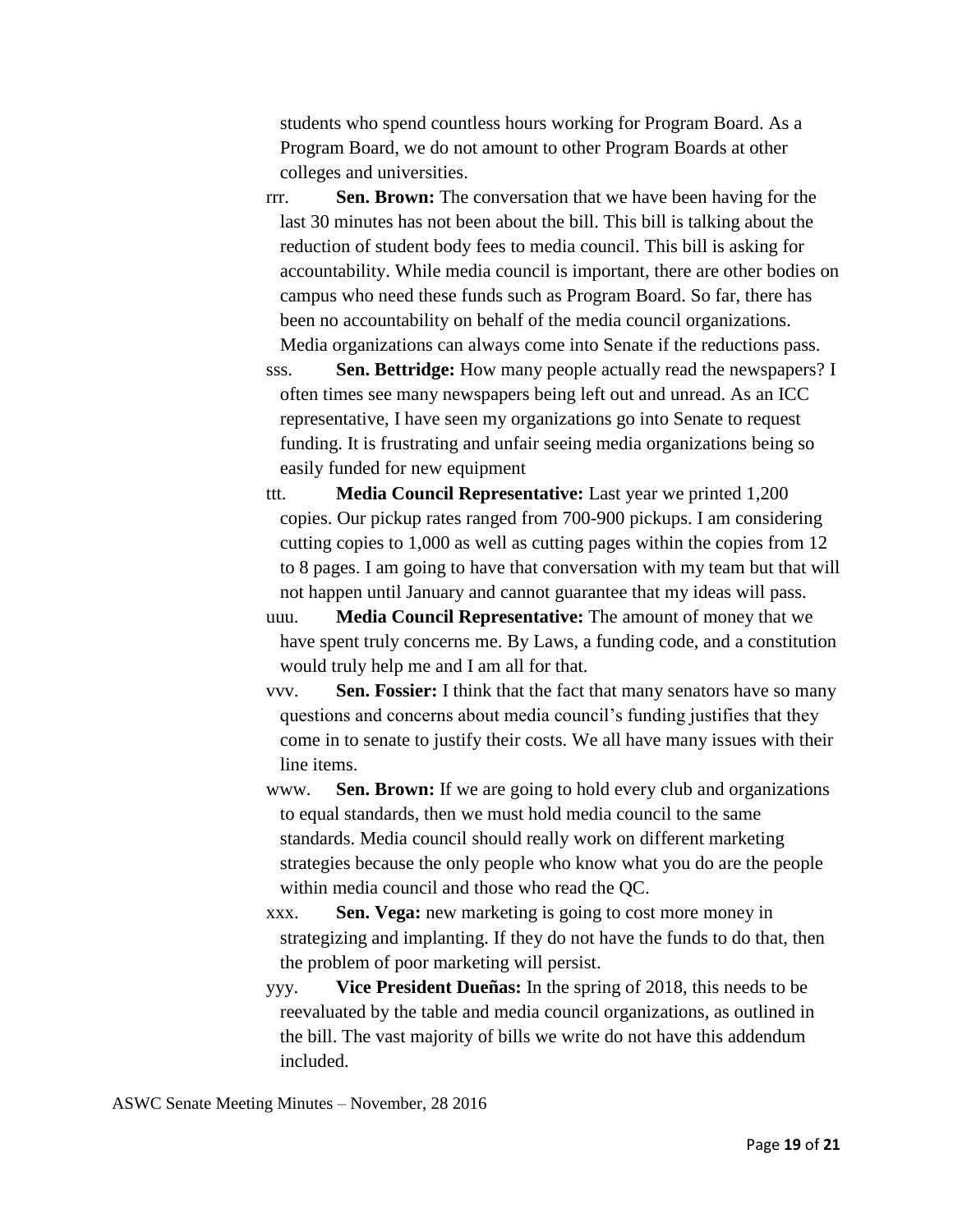- zzz. **Media Council Representative:** I would like to discuss the separation between governance and media. If media organizations have to ask their respective governments for funding, then that directly goes against the Constitution of the United States – the separation of press and government. This is authoritarian and tyrannical. You state in the bill that we must be held accountable by the senate.
- aaaa. **Pres. Rashid:** I understand the idea of freedom of speech. I think the comparisons you draw between us and UCSD are unfair. We are not taking away all of your money. It is our job as senators that every penny you spend is spent appropriately. I have personally been critiqued by the QC and other media organizations and I have welcomed these critiques because we cannot do our jobs effectively unless we are critiqued. However, this is not why this bill is being proposed. Moreover, we give student body fees to media organizations autonomously and we only expect to hold you accountable for those funds which means we simply ask that you show us where your money is going. Thus, being described as authoritarian is totally unfair.
- bbbb. **Media Council Representative:** We have media council meetings every Monday at 4:30 in which all students and senators can attend. We discuss line by line items during these meetings and if you are wanting to learn about these items, you are more than welcomed to attend our meetings. Thus, we are being as transparent as possible.
- cccc. **Vice President Dueñas:** The fact that you all are trying to be more transparent and more concerns continue to arise is a problem. The original point in the bill states that you all will be held accountable by the student body and not by the senate.

dddd. **Media Council Representative: Where will the 15% taken from Media council go?**

- eeee. **Vice President Dueñas:** This bill changes every single percentage. Every account will increase per dollar amount. The vast majority of these funds; however, will go into Program Board accounts.
- ffff. **Media Council Representative:** That worries me that the table is taking away funds from the voice of this campus and giving them to the dances of the school that are largely under attended.
- gggg. **Vice President Dueñas:** Student body fees are used for more than 100 dances, only 6 of which are dances. Thus, talking about funds being allocated to dances is largely inappropriate. I have sat down with Sen. Boynton and other media council representatives to go over amendments